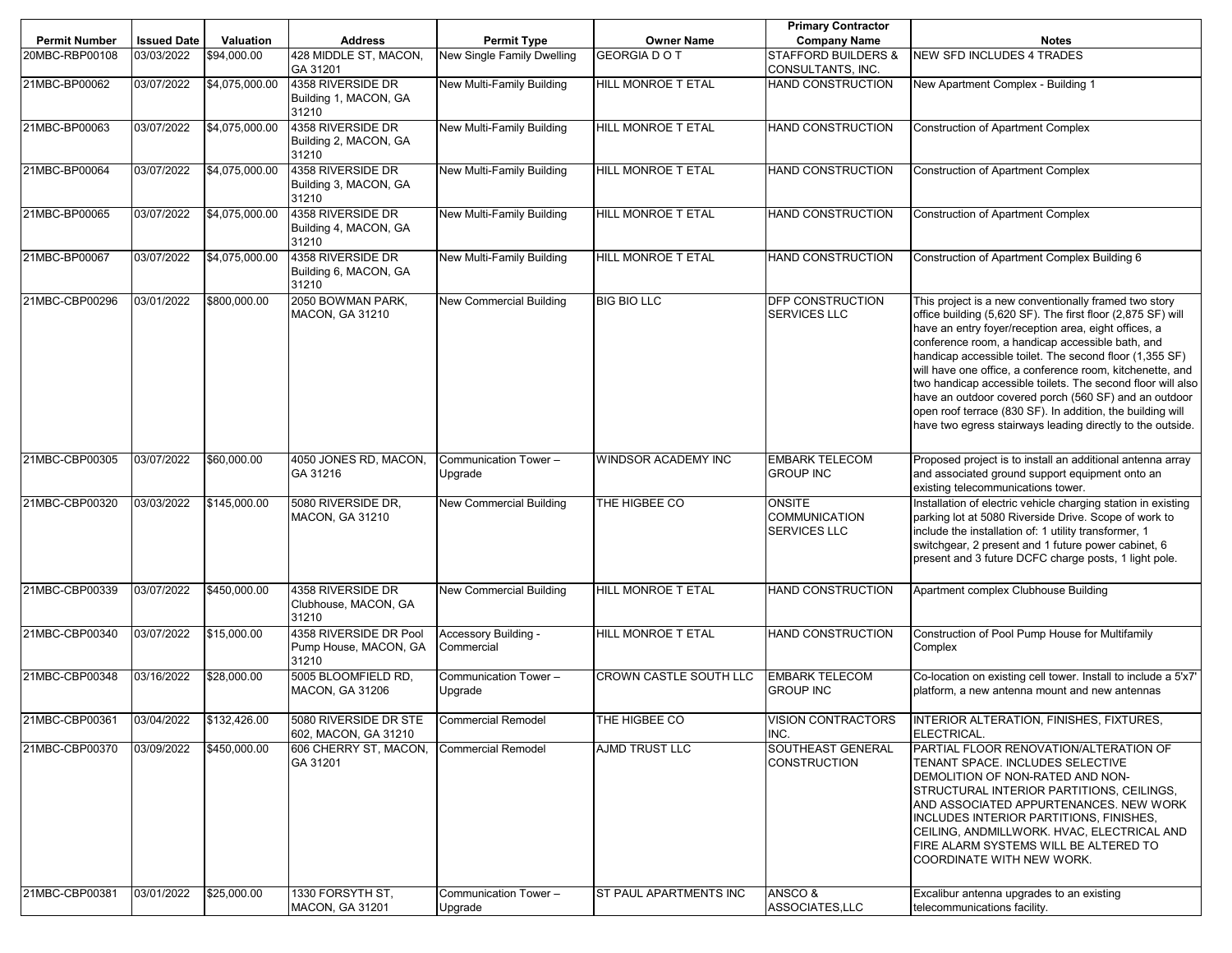| 21MBC-FR00167  | 03/03/2022 | \$75,999.00    | 3051 KUMHO PKWY,<br><b>MACON, GA 31216</b>                       | <b>Fire Sprinkler</b>                          | MACON-BIBB CO IND AUTH               | <b>INC</b>                                                     | EDGE FIRE PROTECTION Add a new wet pipe fire sprinkler riser to provide fire<br>sprinkler coverage for the Process C / APU building<br>expansion.                                                                                                                             |
|----------------|------------|----------------|------------------------------------------------------------------|------------------------------------------------|--------------------------------------|----------------------------------------------------------------|-------------------------------------------------------------------------------------------------------------------------------------------------------------------------------------------------------------------------------------------------------------------------------|
| 21MBC-FR00184  | 03/09/2022 | \$1,200.00     | 277 Walnut Street, Macon,<br>GA 31201                            | Fire Extinguishing System                      |                                      | <b>WEST FIRE</b><br><b>EXTINGUISHER SERVICE.</b><br><b>INC</b> | Fire Suppression System Installation                                                                                                                                                                                                                                          |
| 21MBC-FR00187  | 03/30/2022 | \$42,000.00    | 210 RICHARD IVEY PKWY<br>Suite 750, MACON, GA<br>31206           | Fire Main                                      | <b>EAGLE WEST LLC</b>                | <b>PYLES PLUMBING AND</b><br>UTILITY CONTRACTORS<br>INC.       | Fire main for bldg 7                                                                                                                                                                                                                                                          |
| 21MBC-MC00583  | 03/04/2022 | \$7,600.00     | 5323 RIVOLI DR, MACON,<br>GA 31210                               | Residential Mechanical Permit BILL NETTLETON   |                                      | CONDITIONED AIR, INC.                                          | <b>PACKAGE UNIT</b>                                                                                                                                                                                                                                                           |
| 21MBC-MC00619  | 03/21/2022 | \$10,000.00    | 4781 BRAE BURN LN,<br>MACON, GA 31210                            | Residential Mechanical Permit KAPLAN CLAY K SR |                                      | CONDITIONED AIR, INC.                                          | <b>CONDENSER &amp; COIL</b>                                                                                                                                                                                                                                                   |
| 21MBC-MH00023  | 03/30/2022 | \$35,000.00    | 5500 FOREST PL Lot 109.<br><b>MACON, GA 31206</b>                | Manufactured / Mobile Home                     | <b>FOREST PARK MHP LLC</b>           | <b>LOLLIE MOBILE HOME</b><br><b>SERVICE LLC</b>                | install new mobile home on existing lot                                                                                                                                                                                                                                       |
| 21MBC-PO00023  | 03/04/2022 | \$194,900.00   | 421 LAMAR RD N, MACON, Pool - Commercial<br>GA 31220             |                                                | Westfield landing, LP                | <b>HOT SPRINGS POOLS</b><br><b>LLC</b>                         | 50.5' x 30' swimming pool and pool deck. Plans for the<br>pool and the clubhouse (for bathroom access etc.) have<br>been included.<br>Pool Contractor will be Hot Springs Pools<br>AJ Pascua<br>apascua@hspools.com<br>878 Woodruff Road Greenville, SC 29607<br>864-676-9400 |
| 21MBC-RBP00599 | 03/23/2022 | \$125,000.00   | 1195 ERNEST ST, MACON, New Single Family Dwelling<br>GA 31204    |                                                | NEIGHBORHOOD WORKS INC               | <b>STAFFORD BUILDERS &amp;</b><br>CONSULTANTS, INC.            | new 1200 sf SFD                                                                                                                                                                                                                                                               |
| 22MBC-CBP00034 | 03/09/2022 | \$282.921.10   | 5801 ZEBULON RD,<br><b>MACON, GA 31210</b>                       | <b>Commercial Remodel</b>                      | <b>NORTHLAND ZEBULON LLC</b>         | LYNCH CONSTRUCTION<br><b>LLC</b>                               | EMPTY SHELL FOR NEW TROPICAL SMOOTHIE<br>CAFE - NEW INTERIOR PARTITIONS, CEILING, AND<br>FIXTURES, ELECTRICAL AND PLUMBING. NO<br><b>STRUCTURAL OR SITEWORK</b>                                                                                                               |
| 22MBC-CBP00037 | 03/21/2022 | \$1,000,000.00 | 6055 LAKESIDE<br>COMMONS DR Suite 440.<br><b>MACON, GA 31210</b> | <b>Commercial Remodel</b>                      | SPP INVESTMENTS LLC                  | <b>STERLING PARK</b><br><b>PROPERTIES LLC</b>                  | Interior remodel of an existing business office space<br>including demolition of existing interior partitions, new<br>partition construction, electrical, mechanical, and<br>plumbing changes. No change in occupancy group, no<br>change in use, no exterior work            |
| 22MBC-CBP00044 | 03/25/2022 | \$800,000.00   | 4385 PIO NONO AVE,<br><b>MACON, GA 31206</b>                     | New Commercial Building                        | TOGEDA LLC                           | <b>LANDMARK</b><br><b>CONSTRUCTION</b>                         | Site work and construction of a new golf cart retail facility.                                                                                                                                                                                                                |
| 22MBC-CBP00051 | 03/30/2022 | \$60,000.00    | 1358 OLD FORSYTH RD,<br><b>MACON, GA 31210</b>                   | Communication Tower -<br>Upgrade               | RADIO TRAINING NETWORK<br><b>INC</b> | <b>SUMMITT CELLULAR</b>                                        | Proposed project is to install an additional antenna array<br>and associated ground support equipment onto an<br>existing telecommunications tower.                                                                                                                           |
| 22MBC-CBP00059 | 03/30/2022 | \$700,000.00   | 2851 HEATH RD, MACON,<br>GA 31206                                | <b>Commercial Remodel</b>                      | <b>BOARD OF EDUCATION</b>            | <b>SHERIDAN</b><br><b>CONSTRUCTION</b><br><b>COMPANY</b>       | Demo of existing tennis courts/ construction of new tennis<br>courts with new sports lighting and shade structures.                                                                                                                                                           |
| 22MBC-CBP00060 | 03/21/2022 | \$300,000.00   | 5080 RIVERSIDE DR Space Tenant Finish<br>410, MACON, GA 31210    |                                                | THE HIGBEE CO                        | <b>RETAIL CONSTRUCTION</b><br><b>SERVICES INC</b>              | Interior upfit of existing space in mall for Cotton On                                                                                                                                                                                                                        |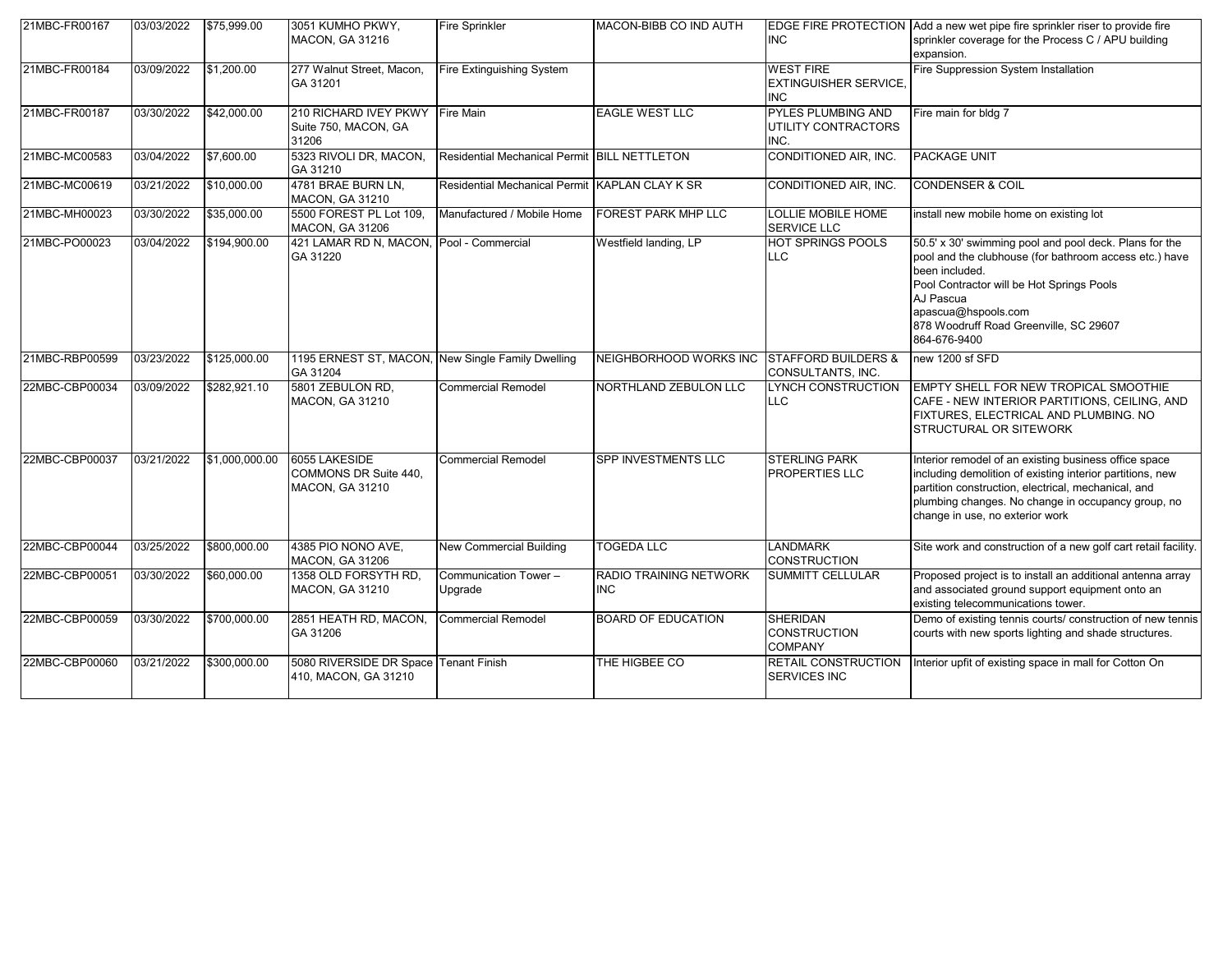| 22MBC-CBP00061 | 03/29/2022 | \$29,000.00            | 5590 HOUSTON RD,<br><b>MACON, GA 31216</b>       | Communication Tower -<br>Upgrade   | MACON BIBB STORAGE PROP SUMMITT CELLULAR<br><b>INC</b> |                                           | Tower Scope of Work:<br>-Install (3) proposed panel antennas (1 per sector)<br>-Install (1) proposed platform antenna mount<br>-Install proposed jumpers<br>-Install (6) proposed RRUs (2 per sector)<br>-Install (1) proposed over voltage protection device<br>-Install (1) proposed hybrid cable<br>Ground Scope of Work:<br>-Install (1) proposed metal platform<br>-Install (1) proposed ice bridge<br>-Install (1) proposed PPC cabinet<br>-Install (1) proposed equipment cabinet<br>-Install (1) proposed power conduit<br>-Install (1) proposed telco conduit<br>-Install (1) proposed telco-fiber box<br>-Install (1) proposed GPS unit<br>-Install (1) proposed safety switch (if required)<br>-Install (1) proposed fiber NID (if required) |
|----------------|------------|------------------------|--------------------------------------------------|------------------------------------|--------------------------------------------------------|-------------------------------------------|---------------------------------------------------------------------------------------------------------------------------------------------------------------------------------------------------------------------------------------------------------------------------------------------------------------------------------------------------------------------------------------------------------------------------------------------------------------------------------------------------------------------------------------------------------------------------------------------------------------------------------------------------------------------------------------------------------------------------------------------------------|
| 22MBC-CBP00063 | 03/02/2022 | \$10,000.00            | 4466 MEAD RD, MACON,<br>GA 31206                 | Accessory Building -<br>Commercial | MEAD ROAD PROPERTIES LLC                               |                                           | COMMERCIAL ACCESSORY BUILDING                                                                                                                                                                                                                                                                                                                                                                                                                                                                                                                                                                                                                                                                                                                           |
| 22MBC-CBP00065 | 03/29/2022 | $\sqrt{$1,800,000}.00$ | 5551 THOMASTON RD,<br><b>MACON, GA 31220</b>     | New Commercial Building            | Real Estate Holding LLC                                | <b>PRO BUILDING SYSTEMS</b><br><b>INC</b> | New commercial building for Foam Works Auto Spa                                                                                                                                                                                                                                                                                                                                                                                                                                                                                                                                                                                                                                                                                                         |
| 22MBC-CBP00066 | 03/29/2022 | \$100,000.00           | 6420 MOSELEY DIXON RD.<br><b>MACON, GA 31220</b> | <b>Commercial Addition</b>         | MACON-BIBB COUNTY                                      | <b>B.</b> GREEN<br>CONSTRUCTION LLC       | Construct pre-engineered steel roof structure over<br>existing deck                                                                                                                                                                                                                                                                                                                                                                                                                                                                                                                                                                                                                                                                                     |
| 22MBC-CBP00067 | 03/29/2022 | \$29,000.00            | 3260 WILLIAMSON RD.<br>MACON, GA 31206           | Communication Tower-<br>Upgrade    | <b>DUE SOUTH INVESTMENTS</b><br><b>LLC</b>             | <b>EMBARK TELECOM</b><br><b>GROUP INC</b> | Tower SOW:<br>-Install (3) panel antennas<br>-Install (1) antenna platform mount<br>-Install proposed jumpers<br>-Install (6) RRUs<br>-Install over voltage protection device<br>-Install (1) hybrid cable<br>Ground SOW:<br>-Install (1) metal platform<br>-Install (1) ice bridge<br>-Install (1) PPC cabinet<br>-Install (1) equipment cabinet<br>-Install (1) power conduit<br>-Install (1) telco conduit<br>-Install (1) telco-fiber box<br>-Install (1) GPS unit<br>-Install (1) safety switch (if required)<br>-Install (1) fiber NID (if required)                                                                                                                                                                                              |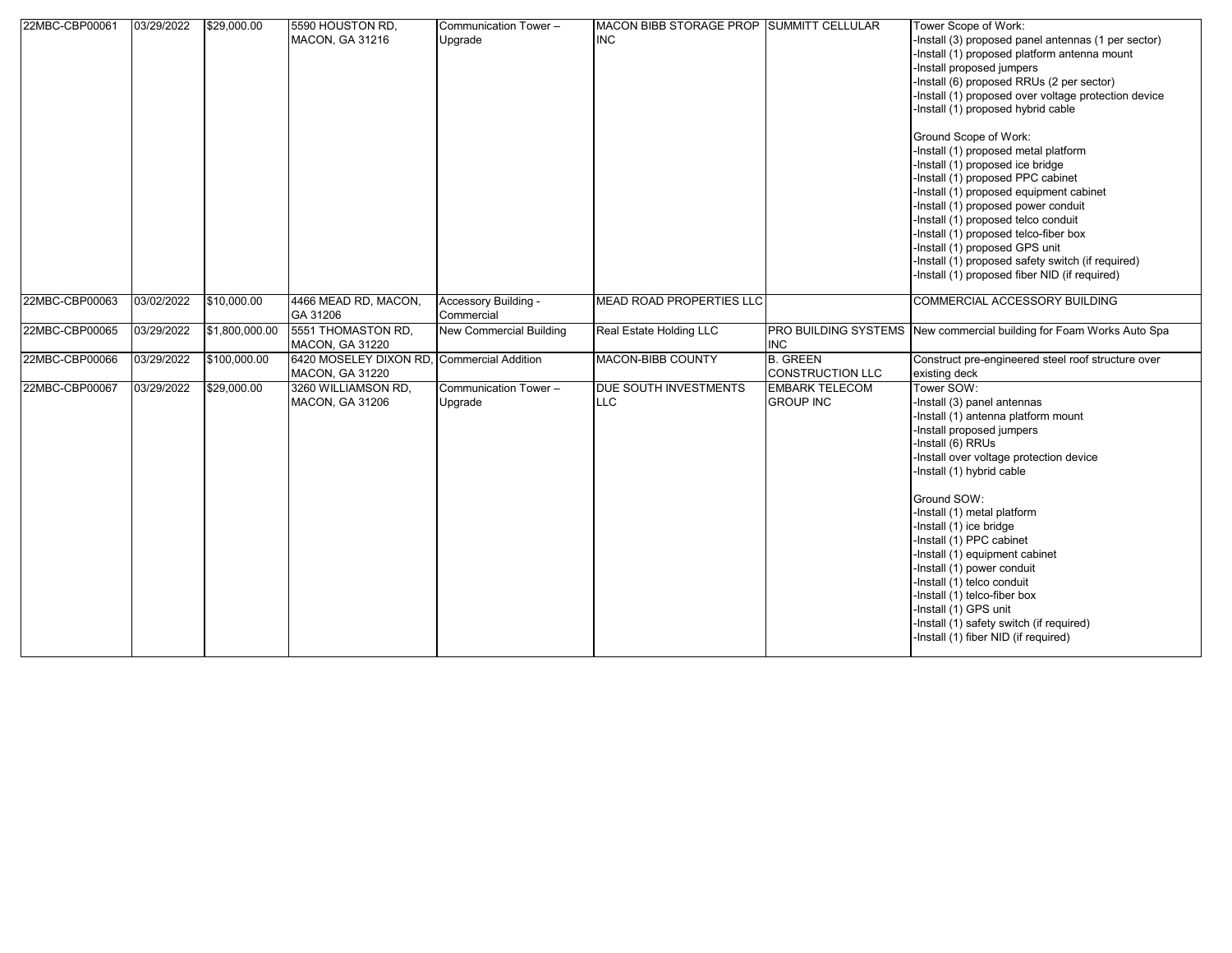| 22MBC-CBP00068 | 03/17/2022 | \$29,000.00    | 2020 RIVERSIDE DR,                                                        | Communication Tower -            | BUTLER FAMILY HOLDINGS                                                                     | <b>EMBARK TELECOM</b>                                        | Tower Scope of Work:                                                                                                                                                                                                                                                                                                                                                                                                                                                                                                                                                                                                                                                                                                                                    |
|----------------|------------|----------------|---------------------------------------------------------------------------|----------------------------------|--------------------------------------------------------------------------------------------|--------------------------------------------------------------|---------------------------------------------------------------------------------------------------------------------------------------------------------------------------------------------------------------------------------------------------------------------------------------------------------------------------------------------------------------------------------------------------------------------------------------------------------------------------------------------------------------------------------------------------------------------------------------------------------------------------------------------------------------------------------------------------------------------------------------------------------|
|                |            |                | <b>MACON, GA 31204</b>                                                    | Upgrade                          | LLLP                                                                                       | <b>GROUP INC</b>                                             | -Install (3) proposed panel antennas (1 per sector)<br>-Install (1) proposed antenna platform mount<br>-Install proposed jumpers<br>-Install (6) proposed RRUs (2 per sector)<br>-Install (1) proposed over voltage protection device<br>-Install (1) proposed hybrid cable<br>Ground Scope of Work:<br>-Install (1) proposed access gate<br>-Install (1) proposed metal platform<br>-Install (1) proposed ice bridge<br>-Install (1) proposed cable tray<br>-Install (1) proposed PPC cabinet<br>-Install (1) proposed equipment cabinet<br>-Install (1) proposed power conduit<br>-Install (1) proposed telco conduit<br>-Install (1) proposed telco-fiber box<br>-Install (1) proposed GPS unit<br>-Install (1) proposed safety switch (if required) |
|                |            |                |                                                                           |                                  |                                                                                            |                                                              | -Install (1) proposed fiber NID (if required)                                                                                                                                                                                                                                                                                                                                                                                                                                                                                                                                                                                                                                                                                                           |
| 22MBC-CBP00070 | 03/21/2022 | \$40,800.00    | 3636 WEST NAPIER AVE,<br><b>MACON, GA 31204</b>                           | Communication Tower -<br>Upgrade | <b>WEBB JAMES</b>                                                                          | ERICSSON, INC.                                               | TMO Excalibur Project 9AT0671A-825430<br>Replacing all equipment cabinets and ancillary equipment<br>(Ericsson)- B160 and Enclosure 6160. Removing (3)<br>antennas, junction boxes, 6 RRUs and 2 hybrid cables.<br>Installing (3) antennas, (6) RRU's and (2) hybrid cables.                                                                                                                                                                                                                                                                                                                                                                                                                                                                            |
| 22MBC-CBP00072 | 03/09/2022 | \$492,175.00   | 6020 HARRISON RD.<br><b>MACON, GA 31206</b>                               | <b>Commercial Remodel</b>        | WAL-MART REAL BUSINESS<br>TRUST                                                            | <b>DHR Mechanical Services-</b><br>Orlando Inc               | REFRIGERATION - REFUBISH (4) RACKS AND<br>REPLACE (4) CONDENSERS                                                                                                                                                                                                                                                                                                                                                                                                                                                                                                                                                                                                                                                                                        |
| 22MBC-CBP00077 | 03/09/2022 | \$70,000.00    | 3565 PIO NONO AVE,<br><b>MACON, GA 31206</b>                              | <b>Commercial Remodel</b>        | LEC INVESTMENTS LLC & LMM GOLDSTONE GENERAL                                                | CONTRACTOR, INC.                                             | CONVERTING AN EXISTING BUILDING INTO C<br>STORE. ADDING COOLERS                                                                                                                                                                                                                                                                                                                                                                                                                                                                                                                                                                                                                                                                                         |
| 22MBC-CBP00081 | 03/30/2022 | \$40,000.00    | 1212 GRAY HWY, MACON,<br>GA 31211                                         | Communication Tower -<br>Upgrade | MCAFEE TOWERS INC                                                                          | ERICSSON, INC.                                               | Replace existing Antennas on cell site                                                                                                                                                                                                                                                                                                                                                                                                                                                                                                                                                                                                                                                                                                                  |
| 22MBC-CBP00085 | 03/18/2022 | \$35,000.00    | 3100 SHURLING DR,<br><b>MACON, GA 31211</b>                               | <b>Commercial Addition</b>       | SBA PROPERTIES INC                                                                         | <b>ONSITE</b><br><b>COMMUNICATION</b><br><b>SERVICES LLC</b> | Install 3 antennas and 6 radios with associated ground<br>equipment and cables                                                                                                                                                                                                                                                                                                                                                                                                                                                                                                                                                                                                                                                                          |
| 22MBC-CBP00087 | 03/25/2022 | \$40,800.00    | 4660 RIVERSIDE PARK<br>BLVD, MACON, GA 31210                              | Communication Tower -<br>Upgrade | <b>BARNES ENTERPRISES</b>                                                                  | ERICSSON, INC.                                               | TMO Excalibur Project 9AT0607A-809040<br>Replacing all existing cabinets and ancillary equipment<br>(Ericsson)- B160 and Enclosure 6160. Removing 3<br>antennas, 3 junction boxes, 6 RRU and 2 hybrid cables.<br>Installing 3 antennas, 6 RRUs and 2 hybrid cables.                                                                                                                                                                                                                                                                                                                                                                                                                                                                                     |
| 22MBC-CBP00089 | 03/21/2022 | \$40,800.00    | 4739 HAWAIIAN VILLAGE<br>DR, MACON, GA 31206                              | Communication Tower -<br>Upgrade | SMITH JERRY O                                                                              | ERICSSON, INC.                                               | TMO Excalibur Project 9AT0612D-809042<br>Removing old Spring Equipment. Installing 12 antennas,<br>9 RRUs, 3 hybrid cables, 2 equipment cabinets and<br>ancillary equipment.                                                                                                                                                                                                                                                                                                                                                                                                                                                                                                                                                                            |
| 22MBC-CBP00090 | 03/31/2022 | \$7,500,000.00 | 751 HENDLEY ST, MACON, Commercial Remodel<br>GA 31204                     |                                  | <b>BOARD OF EDUCATION</b>                                                                  | <b>ICB CONSTRUCTION</b><br><b>GROUP</b>                      | Project consists of interior renovations.                                                                                                                                                                                                                                                                                                                                                                                                                                                                                                                                                                                                                                                                                                               |
| 22MBC-CBP00091 | 03/31/2022 | \$60,000.00    | 121 THIRD STREET,<br>MACON, GA 31201                                      | <b>Commercial Remodel</b>        | Macon-Bibb County - Darlene<br>Griffin, Chief Deputy Clerk State<br><b>Court Probation</b> | HARMON MASONRY AND<br>CONSTRUCTION INC                       | Renovation of an existing storage space for a Training<br>Room.(454 SF)                                                                                                                                                                                                                                                                                                                                                                                                                                                                                                                                                                                                                                                                                 |
| 22MBC-CBP00097 | 03/25/2022 | \$650,000.00   | 210 RICHARD IVEY PKWY<br>Suite 600, MACON, GA<br>31206                    | <b>New Commercial Building</b>   | EAGLE WEST LLC                                                                             | <b>RENFROE</b><br><b>CONSTRUCTION</b><br><b>COMPANY LLC</b>  | New 10,000sf building with 800sf interior build-out                                                                                                                                                                                                                                                                                                                                                                                                                                                                                                                                                                                                                                                                                                     |
| 22MBC-CBP00098 | 03/16/2022 | \$700,000.00   | 6250 SKIPPER RD,<br><b>MACON, GA 31216</b>                                | New Commercial Building          | MACON-BIBB CO BD OF ED                                                                     | ICB CONSTRUCTION<br><b>GROUP</b>                             | New 5,400 sqft., wood frame, open air, ag barn for BCSD<br>located on the campus of Rutland MS/HS.                                                                                                                                                                                                                                                                                                                                                                                                                                                                                                                                                                                                                                                      |
| 22MBC-CBP00102 | 03/23/2022 | \$25,000.00    | 4725 NORTHSIDE DR.<br>MACON, GA 31210                                     | <b>Commercial Remodel</b>        | SMO PROPERTIES LLC                                                                         | PERRY ROGERS<br><b>GENERAL</b><br><b>CONTRACTORS INC</b>     | RENOVATION OF A FORMER FITNESS STUDIO TO A<br>DANCE STUDIO (2508 SF). AVERAGE CLASS SIZE:<br>10 - 12 PEOPLE<br>SPACE BUILD-OUT ESTIMATED COST - \$25,000                                                                                                                                                                                                                                                                                                                                                                                                                                                                                                                                                                                                |
| 22MBC-CBP00108 | 03/16/2022 | \$68,000.00    | 651 MARTIN LUTHER KING Commercial Addition<br>JR BLVD, MACON, GA<br>31201 |                                  | MACON CIGAR - TOBACCO                                                                      | HARMON MASONRY AND<br>CONSTRUCTION INC                       | <b>COMMERCIAL ADDITION</b>                                                                                                                                                                                                                                                                                                                                                                                                                                                                                                                                                                                                                                                                                                                              |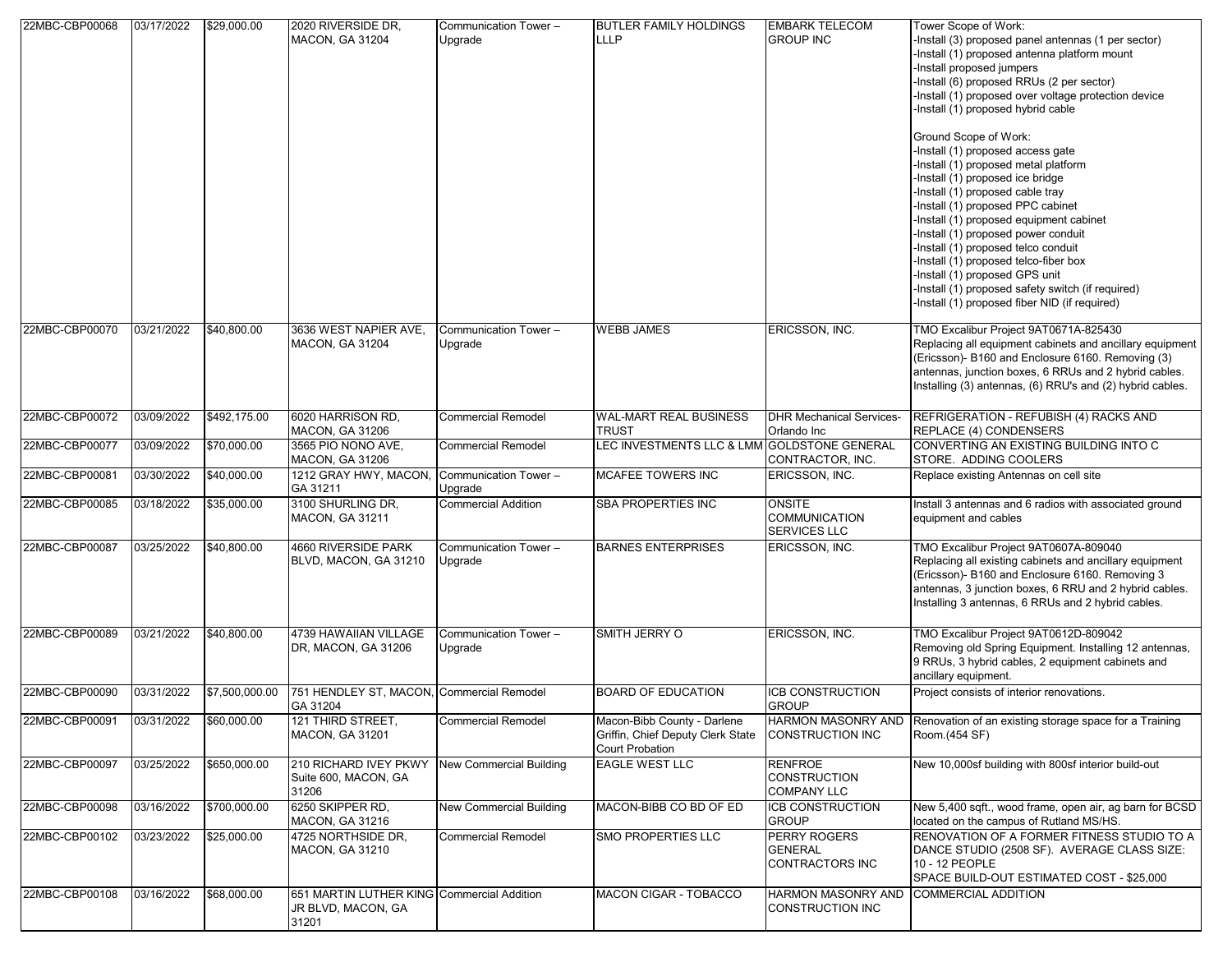| 22MBC-CBP00109 | 03/29/2022 | \$3,000,000.00 | 3010 RIVERSIDE DR,<br><b>MACON, GA 31210</b>                                 | <b>Commercial Remodel</b>              | FIVE STAR DODGE ASSO LLC                   | <b>SHERIDAN</b><br><b>CONSTRUCTION</b><br><b>COMPANY</b> | Interior & exterior renovations                                                                                                         |
|----------------|------------|----------------|------------------------------------------------------------------------------|----------------------------------------|--------------------------------------------|----------------------------------------------------------|-----------------------------------------------------------------------------------------------------------------------------------------|
| 22MBC-CBP00110 | 03/21/2022 | \$2,500,000.00 | 601 Mulberry Street, Macon,<br>GA 31201                                      | <b>Commercial Mechanical</b><br>Permit | Macon Bibb Superior Courthouse HAMLIN AIR  | <b>CONDITIONING AND</b><br>SHEETMETAL INC                | renovations of mechanical units                                                                                                         |
| 22MBC-CBP00111 | 03/16/2022 | \$15,000.00    | 2778 RIVERSIDE DR.<br><b>MACON, GA 31204</b>                                 | <b>Commercial Remodel</b>              | <b>GOLDSTONE INVESTMENTS</b><br><b>INC</b> | <b>GOLDSTONE GENERAL</b><br>CONTRACTOR, INC.             | NEW FRAMING TO CLOSE THE 3 COMPARTMENT<br>SINK, NEW SALES COUNTER, ELECTRIC OUTLETS<br><b>ADDED</b>                                     |
| 22MBC-CBP00122 | 03/29/2022 | \$12,000.00    | 4352 MERCER<br>UNIVERSITY DR, MACON,<br>GA 31206                             | <b>Commercial Remodel</b>              | <b>MACON FOR YU LLC</b>                    | <b>MOYE &amp; ASSOCIATES</b>                             | INTERIOR RENOVATIONS AND MODIFICATIONS AT<br>AN EXISTING COMMERCIAL STRUCTURE TO<br><b>INCLUDE</b><br>FLOORING, PAINTING AND ELECTRICAL |
| 22MBC-CBP00123 | 03/29/2022 | \$20,000.00    | 4354 MERCER<br>UNIVERSITY DR, MACON,<br>GA 31206                             | <b>Commercial Remodel</b>              | <b>MACON FOR YU LLC</b>                    | <b>MOYE &amp; ASSOCIATES</b>                             | INTERIOR RENOVATIONS AND MODIFICATIONS AT<br>AN EXISTING COMMERCIAL STRUCTURE TO<br><b>INCLUDE</b><br>FLOORING, PAINTING AND ELECTRICAL |
| 22MBC-CLV00005 | 03/16/2022 | \$600.00       | 470 First Street, Macon, GA Low Voltage Commercial<br>31201                  |                                        | Pearl                                      | <b>ADT SECURITY</b><br><b>SERVICES</b>                   | <b>BA Alarm</b>                                                                                                                         |
| 22MBC-CLV00008 | 03/15/2022 | \$600.00       | 722 MARTIN LUTHER KING Low Voltage Commercial<br>JR BLVD, MACON, GA<br>31201 |                                        | <b>COLLIER RODNEY</b>                      | <b>ADT SECURITY</b><br><b>SERVICES</b>                   | <b>BA Alarm</b>                                                                                                                         |
| 22MBC-CLV00009 | 03/21/2022 | \$600.00       | 3755 BLOOMFIELD RD Unit Low Voltage Commercial<br>6. MACON, GA 31204         |                                        | SUMMIT MACON EQUIT LLC<br><b>ETAL</b>      | <b>ADT SECURITY</b><br><b>SERVICES</b>                   | <b>BA Alarm</b>                                                                                                                         |
| 22MBC-CLV00011 | 03/30/2022 | \$600.00       | 3755 BLOOMFIELD RD Unit Low Voltage Commercial<br>6, MACON, GA 31204         |                                        | SUMMIT MACON EQUIT LLC<br><b>ETAL</b>      | <b>ADT SECURITY</b><br><b>SERVICES</b>                   | <b>BA Alarm</b>                                                                                                                         |
| 22MBC-DM00025  | 03/01/2022 | \$2,100.00     | 3645 MERCER<br>UNIVERSITY DR, MACON,<br>GA 31204                             | Demolition                             | <b>FRESHSTART MACON LLC</b>                | PENNY PINCHING<br><b>CHRISTOPHER C</b><br><b>BARTON</b>  | Demolition of small pool house/ old office its a small one<br>story building with no power or water going to the<br>building.           |
| 22MBC-DM00026  | 03/03/2022 | \$23,950.00    | 1961 NAPIER AVE,<br><b>MACON, GA 31201</b>                                   | Demolition                             | FEDERAL NATIONAL MORT<br>ASSOC             | <b>SOUTHERN EQUIPMENT</b><br>LLC.                        | <b>DEMOLITION</b>                                                                                                                       |
| 22MBC-DM00027  | 03/10/2022 | \$9,800.00     | 158 WARD ST, MACON,<br>GA 31204                                              | Demolition                             | JONES J C & MARY L HEIRS<br>OF             | <b>BALDWIN BROOKE DBA</b><br>CASTEEL TRUCKING, LLC       | <b>DEMOLITION</b>                                                                                                                       |
| 22MBC-DM00028  | 03/10/2022 | \$6,200.00     | 327 PENN AVE, MACON,<br>GA 31204                                             | Demolition                             | <b>WYLIE HAROLD</b>                        | <b>BALDWIN BROOKE DBA</b><br>CASTEEL TRUCKING, LLC       | <b>DEMOLITION</b>                                                                                                                       |
| 22MBC-DM00029  | 03/10/2022 | \$5,500.00     | 3466 CHARLESTON CIR,<br>MACON, GA 31204                                      | Demolition                             | <b>BIGGINS INEAKEY</b>                     | SOUTHERN EQUIPMENT<br><b>LLC</b>                         | <b>DEMOLITION</b>                                                                                                                       |
| 22MBC-DM00030  | 03/10/2022 | \$8,265.00     | 795 CORBIN AVE, MACON, Demolition<br>GA 31204                                |                                        | RODRIGUEZ STEVEN                           | SOUTHERN EQUIPMENT<br>LLC                                | <b>DEMOLITION</b>                                                                                                                       |
| 22MBC-DM00031  | 03/10/2022 | \$4,500.00     | 171 GARDNER ST,<br>MACON, GA 31204                                           | Demolition                             | NFRONT HOLDINGS INC                        | SOUTHERN EQUIPMENT<br>LLC                                | <b>DEMOLITION</b>                                                                                                                       |
| 22MBC-DM00032  | 03/10/2022 | \$6,250.00     | 849 LILLY AVE, MACON,<br>GA 31204                                            | Demolition                             | <b>DUDLEY ROBERT JR</b>                    | SOUTHERN EQUIPMENT<br>LLC                                | <b>DEMOLITION</b>                                                                                                                       |
| 22MBC-DM00033  | 03/11/2022 | \$15,450.00    | 1185 WILL SCARLET WAY,<br><b>MACON, GA 31220</b>                             | Demolition                             | <b>FARLEY NANCY TR &amp;</b><br>HONADEL C  | SOUTHERN EQUIPMENT<br>LLC.                               | <b>DEMOLITION</b>                                                                                                                       |
| 22MBC-DM00034  | 03/11/2022 | \$7,100.00     | 1338 GLENDALE AVE,<br>MACON, GA 31206                                        | Demolition                             | <b>HAMLIN CORY</b>                         | SOUTHERN EQUIPMENT<br>LLU                                | <b>DEMOLITION</b>                                                                                                                       |
| 22MBC-DM00035  | 03/15/2022 | \$5,900.00     | 2361 PARKER AVE,<br><b>MACON, GA 31204</b>                                   | Demolition                             | WOOLFOLK JACQUELINE -<br>ETAL              | SOUTHERN EQUIPMENT<br>LLC                                | <b>DEMOLITION</b>                                                                                                                       |
| 22MBC-DM00036  | 03/21/2022 | \$7,100.00     | 576 DALEY ST, MACON,<br>GA 31206                                             | Demolition                             | <b>HAWKINS SANDRA D</b>                    | <b>SOUTHERN EQUIPMENT</b><br>LLC.                        | COMPLETE DEMOLITION OF ENTIRE RESIDENTIAL<br><b>STRUCTURE</b>                                                                           |
| 22MBC-DM00037  | 03/21/2022 | \$8,500.00     | 3416 WOODCREST RD,<br><b>MACON, GA 31206</b>                                 | Demolition                             | <b>BLALOCK TASHA</b>                       | <b>SOUTHERN EQUIPMENT</b><br><b>LLC</b>                  | COMPLETE DEMOLITION OF ENTIRE RESIDENTIAL<br><b>DWELLING</b>                                                                            |
| 22MBC-DM00038  | 03/21/2022 | \$4,500.00     | 590 CRISP ST, MACON, GA Demolition<br>31206                                  |                                        | PHYLLIS LINDSEY DANIEL                     | <b>SOUTHERN EQUIPMENT</b><br><b>LLC</b>                  | COMPLETE DEMOLITION OF ENTIRE RESIDENTIAL<br><b>DWELLING</b>                                                                            |
| 22MBC-EL00043  | 03/15/2022 | \$30,000.00    | 423 JOSEPH CHANDLER<br>DR, MACON, GA 31216                                   | <b>Residential Electrical Permit</b>   | <b>AARON EDNA</b>                          | PALMETTO SOLAR LLC                                       | Rooftop Solar PV Installation                                                                                                           |
| 22MBC-EL00155  | 03/03/2022 | \$1,500.00     | 3624 WEST NAPIER AVE.<br>MACON, GA 31204                                     | <b>Commercial Electrical Permit</b>    | THOMPSON JAMES M                           | <b>MACON CONNECTIONS</b><br>LLC.                         | service has been disconnected for 1+ years                                                                                              |
| 22MBC-EL00157  | 03/21/2022 | \$10,000.00    | 4040 LAZYLANE RD,<br>MACON, GA 31217                                         | <b>Commercial Electrical Permit</b>    | PEACOCK EDWARD JR                          | <b>JARRELL ELECTRIC</b><br>COMPANY, INC.                 | Add 600 amp 3 phase service for equipment                                                                                               |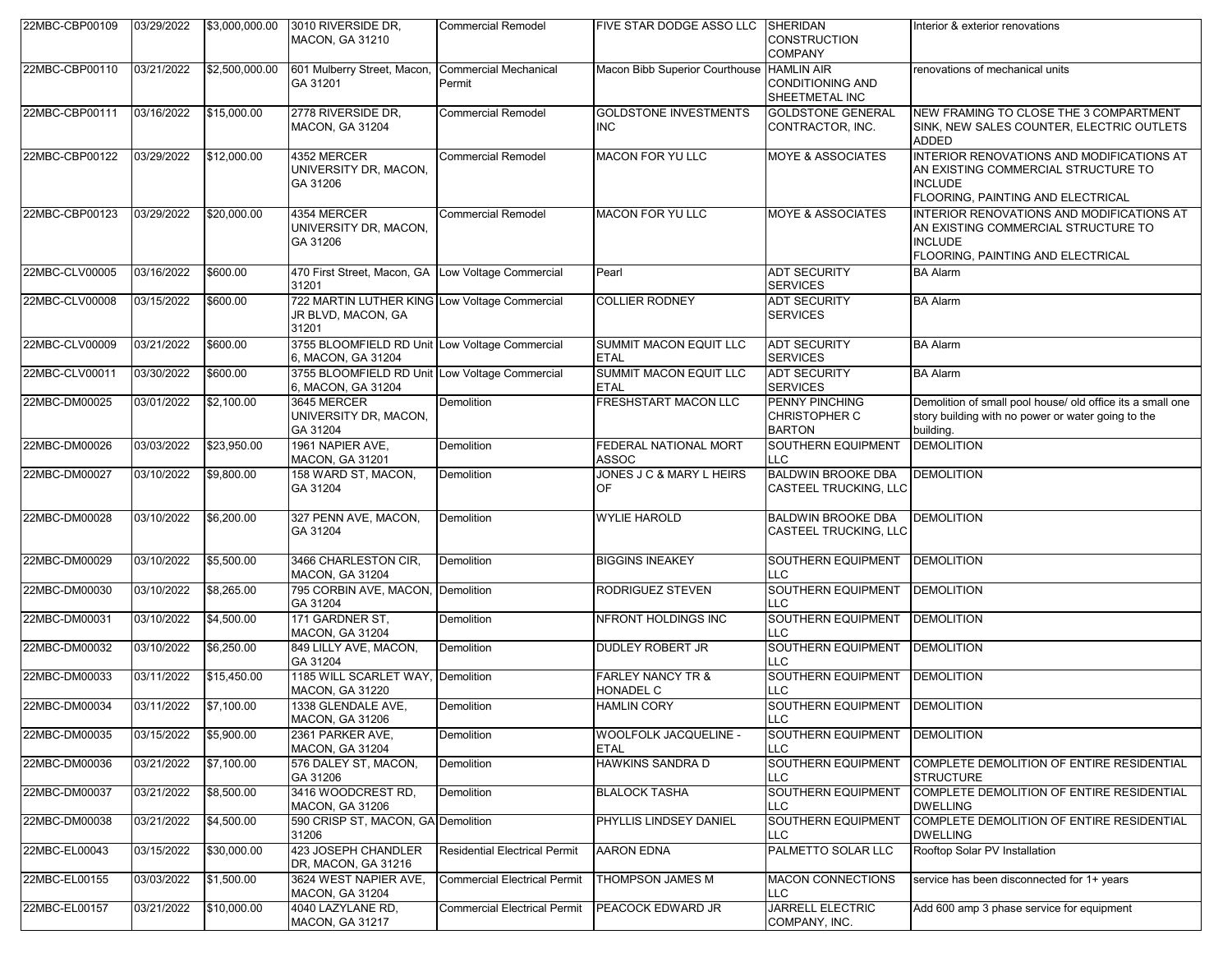| 22MBC-EL00158 | 03/25/2022 | \$400.00     | 3500 BROOKDALE AVE,<br><b>MACON, GA 31204</b>   | <b>Commercial Electrical Permit</b>                 | SHELTON PATRICIA AS ADMIN ALFREDO DANIEL                   |                                                                  | Georgia Power Request for Power turn On                                                                                                                                                                                                                                                                                                                                                                                                                                                                                                                            |
|---------------|------------|--------------|-------------------------------------------------|-----------------------------------------------------|------------------------------------------------------------|------------------------------------------------------------------|--------------------------------------------------------------------------------------------------------------------------------------------------------------------------------------------------------------------------------------------------------------------------------------------------------------------------------------------------------------------------------------------------------------------------------------------------------------------------------------------------------------------------------------------------------------------|
| 22MBC-EL00159 | 03/01/2022 | \$68,000.00  | 3010 RIVERSIDE DR,<br><b>MACON, GA 31210</b>    | <b>Commercial Electrical Permit</b>                 | FIVE STAR DODGE ASSO LLC CRAFT ELECTRIC INC                |                                                                  | nstall new NEMA 3R 400A / 480V Service on the exterior<br>of the building to feed 2 Level 3 EV Chargers, Install a<br>45KVA 480V - 208/120V Transformer fed by the new<br>400A Panel to feed 1 level 2 EV Charger. Cut concrete at<br>rear entrance parking install underground conduits to feed<br>EV chargers. Pour concrete bases and mount the 2 Level<br>3 and 1 Level 2 Chargers. Install 1 - 2 pole 70A breaker in<br>the existing main panel feeding the building, install<br>conduit and mount 1 wall mount Level 2 EV Charger in<br>the maintenance bay. |
| 22MBC-EL00164 | 03/02/2022 | \$1,200.00   | 2449 BRISTOL DR.<br><b>MACON, GA 31217</b>      | <b>Residential Electrical Permit</b>                | <b>BMW INVESTMENT GROUP</b><br>LLC.                        | <b>HACKETT ELECTRIC</b>                                          | Power has been shut off for 6 months or more. Inspecting<br>service, inside hardwired smoke detectors and wiring for<br>power reconnect.                                                                                                                                                                                                                                                                                                                                                                                                                           |
| 22MBC-EL00167 | 03/08/2022 | \$31,390.00  | 5624 ROGERS RD,<br><b>MACON, GA 31052</b>       | <b>Residential Electrical Permit</b>                | <b>BUTLER PATRICIA C</b>                                   | <b>MARC JONES</b><br><b>CONSTRUCTION LLC dba</b><br>SUNPRO SOLAR | Installing 13 Solar Panels on existing residential roof                                                                                                                                                                                                                                                                                                                                                                                                                                                                                                            |
| 22MBC-EL00170 | 03/29/2022 | \$1,200.00   | 5411 HOUSTON RD Lot 34.<br>MACON, GA 31216      | <b>Residential Electrical Permit</b>                | SKYVIEW INVESTMENTS LLC                                    | ALFREDO DANIEL                                                   | <b>New Service</b>                                                                                                                                                                                                                                                                                                                                                                                                                                                                                                                                                 |
| 22MBC-EL00171 | 03/29/2022 | \$1,200.00   | 5411 HOUSTON RD Lot<br>A58, MACON, GA 31216     | <b>Residential Electrical Permit</b>                | <b>SKYVIEW INVESTMENTS LLC</b>                             | <b>ALFREDO DANIEL</b>                                            | New Service                                                                                                                                                                                                                                                                                                                                                                                                                                                                                                                                                        |
| 22MBC-EL00172 | 03/29/2022 | \$15,000.00  | 950 THIRD ST, MACON,<br>GA 31201                | <b>Commercial Electrical Permit</b>                 | <b>HISTORIC MACON FADING</b><br><b>FIVE</b>                | <b>Cherry Street Energy</b>                                      | rooftop 2.3 kw solar installation                                                                                                                                                                                                                                                                                                                                                                                                                                                                                                                                  |
| 22MBC-EL00177 | 03/29/2022 | \$3,986.05   | 178 SPRING ST, MACON,<br>GA 31201               | <b>Commercial Electrical Permit</b>                 | 152 SPRING LLC                                             | SERVICE ELECTRIC INC.                                            | 152 Spring St Ste B: Add Misc Receptacles                                                                                                                                                                                                                                                                                                                                                                                                                                                                                                                          |
| 22MBC-EL00181 | 03/17/2022 | \$141,705.00 | 165 EMERY HWY, MACON,<br>GA 31217               | <b>Commercial Electrical Permit</b>                 | SANMAR HOLDINGS LLC                                        | <b>AWC ELECTRICAL</b>                                            | Rooftop Solar Panel System on Commercial Building.                                                                                                                                                                                                                                                                                                                                                                                                                                                                                                                 |
| 22MBC-EL00183 | 03/02/2022 | \$100.00     | 3286 Vineville Avenue,<br>Macon, GA 31204       | <b>Commercial Electrical Permit</b>                 | Fickling & Company                                         | AMJ ELECTRICAL                                                   | Electrical inspection. Building sat vacant and GA power is<br>requiring an inspection                                                                                                                                                                                                                                                                                                                                                                                                                                                                              |
| 22MBC-EL00184 | 03/02/2022 | \$100.00     | PKWY, MACON, GA 31220                           | 1118 NORTH PLANTATION Residential Electrical Permit | WILBOURN WADE G - MIZE C                                   | AMJ ELECTRICAL                                                   | Electrical Inspection. House sat vacant.                                                                                                                                                                                                                                                                                                                                                                                                                                                                                                                           |
| 22MBC-EL00191 | 03/15/2022 | \$31,000.00  | 125 KNOTS LNDG,<br>MACON, GA 31220              | <b>Residential Electrical Permit</b>                | <b>WATSON LARRY</b>                                        | PALMETTO SOLAR LLC                                               | Rooftop Solar PV Installation                                                                                                                                                                                                                                                                                                                                                                                                                                                                                                                                      |
| 22MBC-EL00192 | 03/17/2022 | \$10,000.00  | 3956 Donnan Road, Macon,<br>GA 31217            | <b>Residential Electrical Permit</b>                | Roscoe Ross                                                | ROWELL ELECTRIC CO                                               | Install Generac 22kw standby generator with Automatic<br>transfer switch-Mechanical Interlock                                                                                                                                                                                                                                                                                                                                                                                                                                                                      |
| 22MBC-EL00193 | 03/02/2022 | \$500.00     | 2748 Mint Green Lane,<br>Macon, GA 31206        | <b>Residential Electrical Permit</b>                | <b>APS MACON LLC</b>                                       | <b>EXPERT ELECTRIC</b>                                           | REPLACE JAWS IN METER BASE W/EXACT<br><b>REPLACEMENT</b>                                                                                                                                                                                                                                                                                                                                                                                                                                                                                                           |
| 22MBC-EL00194 | 03/17/2022 | \$387.41     | 3214 MATHESON DR,<br>MACON, GA 31204            | <b>Residential Electrical Permit</b>                | <b>BREWER JAMES P</b>                                      | SERVICE ELECTRIC INC.                                            | Inspection to have power reconnected                                                                                                                                                                                                                                                                                                                                                                                                                                                                                                                               |
| 22MBC-EL00195 | 03/02/2022 | \$100.00     | 3164 MARY DR, MACON,<br>GA 31204                | <b>Residential Electrical Permit</b>                | WHEELESS MARTHA ANN C                                      | PRINCE ELECTRIC CO.                                              | POWER RELEASE FOR EXISTING RESIDENTIAL<br>DWELLING WHERE POWER HAS BEEN OFF FOR<br>MORE THAN 180 DAYS                                                                                                                                                                                                                                                                                                                                                                                                                                                              |
| 22MBC-EL00196 | 03/02/2022 | \$100.00     | 3212 MARY DR, MACON,<br>GA 31204                | <b>Residential Electrical Permit</b>                | <b>WHEELESS MARTHA ANN C</b>                               | PRINCE ELECTRIC CO.                                              | POWER RELEASE FOR EXISTING RESIDENTIAL<br>DWELLING WHERE POWER HAS BEEN OFF FOR<br>MORE THAN 180 DAYS                                                                                                                                                                                                                                                                                                                                                                                                                                                              |
| 22MBC-EL00197 | 03/02/2022 | \$100.00     | 3386 SHAW DR, MACON,<br>GA 31204                | <b>Residential Electrical Permit</b>                | <b>WHEELESS MARTHA ANN C</b>                               | PRINCE ELECTRIC CO.                                              | POWER RELEASE FOR EXISTING RESIDENTIAL<br>DWELLING WHERE POWER HAS BEEN OFF FOR<br>MORE THAN 180 DAYS                                                                                                                                                                                                                                                                                                                                                                                                                                                              |
| 22MBC-EL00198 | 03/02/2022 | \$275.00     | 5600 HAWKINSVILLE RD,<br><b>MACON, GA 31216</b> | <b>Residential Electrical Permit</b>                | <b>GREEN PINE ACRES LLC</b>                                |                                                                  | POWER CONNECT                                                                                                                                                                                                                                                                                                                                                                                                                                                                                                                                                      |
| 22MBC-EL00199 | 03/03/2022 | \$3,500.00   | 6601 ZEBULON RD,<br><b>MACON, GA 31220</b>      | <b>Residential Electrical Permit</b>                | RESCUE MISSION OF MIDDLE ML DAVIDSON ELECTRIC<br><b>GA</b> |                                                                  | <b>INSTALL NEW WIRING AND SERVICE.</b>                                                                                                                                                                                                                                                                                                                                                                                                                                                                                                                             |
| 22MBC-EL00200 | 03/03/2022 | \$800.00     | 2148 VINEVILLE AVE APT<br>3, MACON, GA 31204    | <b>Residential Electrical Permit</b>                | <b>ROSCOE DOUGLAS</b><br><b>PROPERTIES</b>                 | <b>GENERAL SCIENTIFIC</b>                                        | SERVICE UPGRADE                                                                                                                                                                                                                                                                                                                                                                                                                                                                                                                                                    |
| 22MBC-EL00201 | 03/03/2022 | \$800.00     | 3624 WEST NAPIER AVE,<br><b>MACON, GA 31204</b> | <b>Residential Electrical Permit</b>                | THOMPSON JAMES M                                           | <b>GENERAL SCIENTIFIC</b>                                        | <b>CHANGE SERVICE</b>                                                                                                                                                                                                                                                                                                                                                                                                                                                                                                                                              |
| 22MBC-EL00202 | 03/03/2022 | \$800.00     | 2321 HOLIDAY DR,<br><b>MACON, GA 31217</b>      | <b>Residential Electrical Permit</b>                | <b>BROADVIEW SFGA LLC</b>                                  | <b>GENERAL SCIENTIFIC</b>                                        | <b>SERVICE UPGRADE</b>                                                                                                                                                                                                                                                                                                                                                                                                                                                                                                                                             |
| 22MBC-EL00204 | 03/03/2022 | \$600.00     | 829 LYNMORE AVE,<br><b>MACON, GA 31206</b>      | <b>Residential Electrical Permit</b>                | <b>GREEN STAFFORD</b>                                      | <b>GENERAL SCIENTIFIC</b>                                        | MISC-LIGHTS, RCPTS REPLACE & ADD                                                                                                                                                                                                                                                                                                                                                                                                                                                                                                                                   |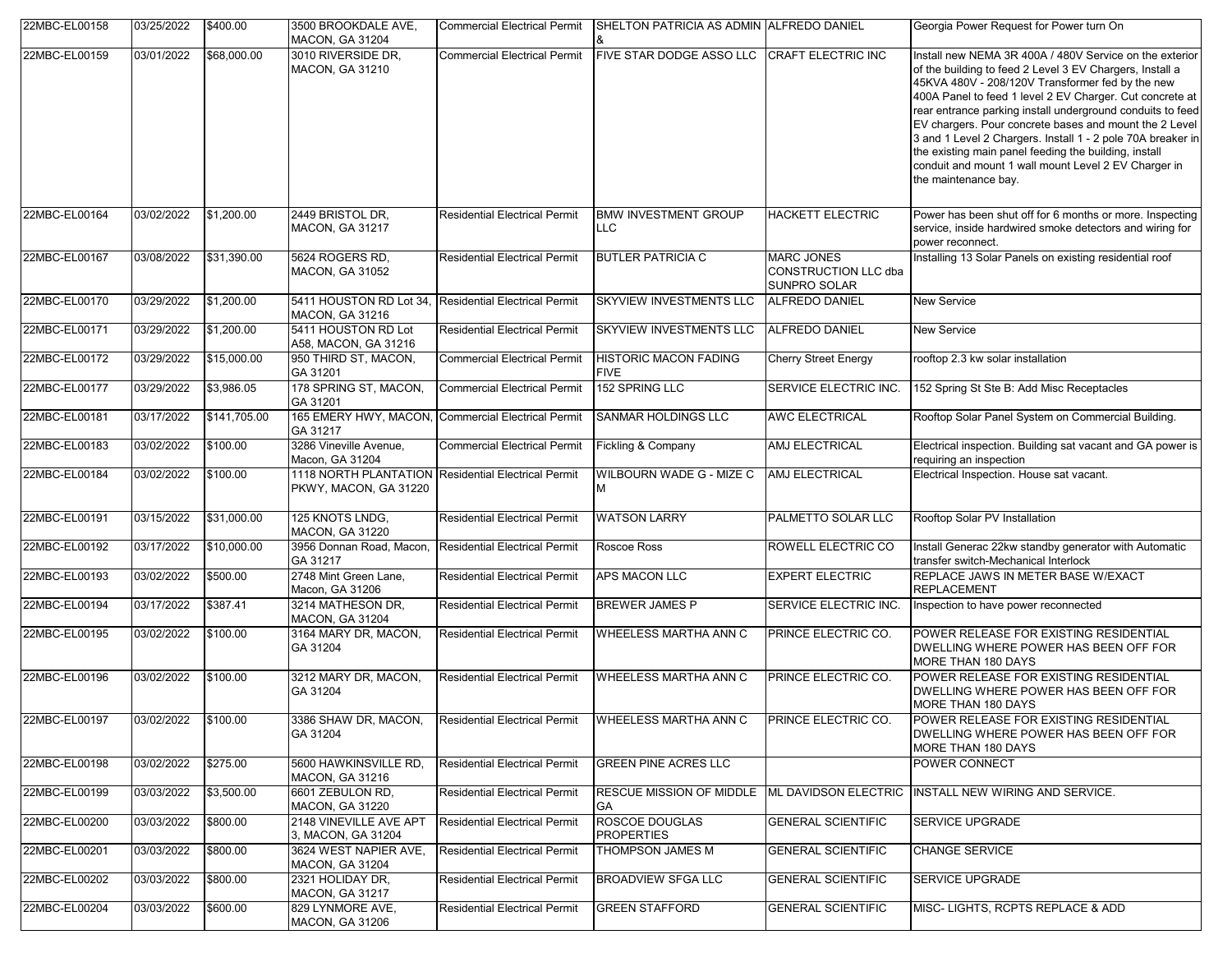| 22MBC-EL00205 | 03/29/2022 | \$7,500.00  | 115 FREDERICKSTED PL.<br><b>MACON, GA 31204</b>                  | <b>Residential Electrical Permit</b> | <b>CUNNINGHAM KATHERINE H</b>                     | <b>STARR ELECTRICAL</b><br><b>CONTRACTORS</b> | install generator and transfer switch                                                                                                           |
|---------------|------------|-------------|------------------------------------------------------------------|--------------------------------------|---------------------------------------------------|-----------------------------------------------|-------------------------------------------------------------------------------------------------------------------------------------------------|
| 22MBC-EL00206 | 03/03/2022 | \$650.00    | 929 ELL ST, MACON, GA<br>31206                                   | <b>Residential Electrical Permit</b> | <b>JACKSON VICTORIA TAYLOR</b>                    | <b>GRIGGERS ELECTRIC</b>                      | REPLACE KITCHEN WIRING IN AN EXISTING<br>RESIDENTIAL DWELLING THAT WAS DAMAGED BY<br>FIRE.                                                      |
| 22MBC-EL00207 | 03/03/2022 | \$250.00    | 7540 HAWKINSVILLE RD<br>LOT 19, MACON, GA 31216                  | <b>Residential Electrical Permit</b> | <b>MICHELLINE PORTER</b><br>(HOMEOWNER)           |                                               | POWER RELEASE ON EXISTING RESIDENTIAL<br>PROPERTY WHERE POWER HAS BEEN OFF FOR<br>MORE THAN 6 MONTHS.                                           |
| 22MBC-EL00208 | 03/03/2022 | \$275.00    | 330 EMPIRE AVE, MACON, Residential Electrical Permit<br>GA 31201 |                                      | <b>FLOWERS DEMETRICE &amp; S</b><br><b>DUGGER</b> | <b>HOGAN'S ELECTRIC</b>                       | <b>POWER RELEASE</b>                                                                                                                            |
| 22MBC-EL00209 | 03/07/2022 | \$19,200.00 | 119 SOUTHFORK DR.<br><b>MACON, GA 31220</b>                      | <b>Residential Electrical Permit</b> | <b>THOMAS NORRIS JR</b>                           | PALMETTO SOLAR LLC                            | Installing a residential rooftop PV solar system                                                                                                |
| 22MBC-EL00210 | 03/08/2022 | \$5,000.00  | 816 DOROTHY ST UNIT A,<br>MACON, GA 31217                        | <b>Residential Electrical Permit</b> | <b>TYSON ROY K &amp; REBECCA</b><br><b>ODOM</b>   | <b>JENSEN ELECTRICAL</b><br><b>SERVICES</b>   | Complete rewire of electrical                                                                                                                   |
| 22MBC-EL00211 | 03/14/2022 | \$200.00    | 3730 Eisenhower Parkway,<br><b>MACON, GA 31206</b>               | <b>Commercial Electrical Permit</b>  | SERENA INVESTMENTS INC                            | <b>STARR ELECTRICAL</b><br><b>CONTRACTORS</b> | inspect to restore power per Ga Power. The address is<br>also listed as 3730 Bloomfield Village, but it needs to say<br>Eisenhower per Ga Power |
| 22MBC-EL00212 | 03/04/2022 | \$15,600.00 | 2761 BROADWAY,<br><b>MACON, GA 31206</b>                         | <b>Commercial Electrical Permit</b>  | <b>MACON-BIBB CO TRANSIT</b><br><b>AUTH</b>       | <b>GEMSERV</b><br>INTERNATIONAL, INC          | INSTALL UTILITY POLE, PARKING LIGHTS, REWIRE<br>POLES.                                                                                          |
| 22MBC-EL00213 | 03/07/2022 | \$9,000.00  | 2188 NAPIER AVE,<br><b>MACON, GA 31204</b>                       | <b>Residential Electrical Permit</b> | <b>CHAMBERS DON &amp; CASSELL</b><br><b>ROBER</b> | AMJ ELECTRICAL                                | WIRES CUT BELOW THE FLOOR. INSTALL NEW<br>WIRING AS NEEDED.                                                                                     |
| 22MBC-EL00214 | 03/07/2022 | \$2,600.00  | 3669 LINDSEY DR.<br>MACON, GA 31206                              | <b>Residential Electrical Permit</b> | <b>OLIVER ALTON SR</b>                            | JE POWER CO                                   | UPGRADE SERVICE AND REPLACE STOLEN WIRES.                                                                                                       |
| 22MBC-EL00215 | 03/07/2022 | \$1,800.00  | 1152 JAMES ST, MACON,<br>GA 31204                                | <b>Residential Electrical Permit</b> | <b>JAMES ACQUISITIONS LLC</b>                     | JE POWER CO                                   | REPLACE SERVICE & STOLEN WIRES                                                                                                                  |
| 22MBC-EL00216 | 03/07/2022 | \$250.00    | 3208 SOMERSET DR.<br><b>MACON, GA 31206</b>                      | <b>Residential Electrical Permit</b> | <b>MY ADVENTURES LLC</b>                          | ALWAYS CONNECTED<br><b>ELECTRIC SERVICES</b>  | POWER RELEASE ON AN EXISTING RESIDENTIAL<br>DWELLING WHERE POWER HAS BEEN OFF FOR<br>MORE THAN 6 MONTHS.                                        |
| 22MBC-EL00217 | 03/10/2022 | \$1,000.00  | 2050 MERIWOOD DR Apt<br>109 A,C,D, MACON, GA<br>31211            | <b>Residential Electrical Permit</b> | WALNUT HILLS APARTMENTS METRO POWER               |                                               | Panel Change                                                                                                                                    |
| 22MBC-EL00218 | 03/10/2022 | \$1,000.00  | 2050 MERIWOOD DR Apt<br>110 A, B, C, D, MACON, GA<br>31211       | <b>Residential Electrical Permit</b> | WALNUT HILLS APARTMENTS METRO POWER               |                                               | Panel Change out Partial Rewire                                                                                                                 |
| 22MBC-EL00219 | 03/10/2022 | \$1,000.00  | 2050 MERIWOOD DR Apt<br>111 A, B, C, D, MACON, GA<br>31211       | <b>Residential Electrical Permit</b> | WALNUT HILLS APARTMENTS   METRO POWER             |                                               | Panel Change out Partial Rewire.                                                                                                                |
| 22MBC-EL00220 | 03/10/2022 | \$1,000.00  | 2050 MERIWOOD DR Apt<br>112 A, B, C, D, MACON, GA<br>31211       | <b>Residential Electrical Permit</b> | WALNUT HILLS APARTMENTS METRO POWER               |                                               | Panel Change out Partial Rewire                                                                                                                 |
| 22MBC-EL00221 | 03/08/2022 | \$1,000.00  | 2050 MERIWOOD DR Apt<br>208 A.B,C,D, MACON, GA<br>31211          | <b>Residential Electrical Permit</b> | WALNUT HILLS APARTMENTS METRO POWER               |                                               | Panel Change out Partial Rewire                                                                                                                 |
| 22MBC-EL00222 | 03/07/2022 | \$250.00    | 4013 SHEARWATER CT.<br><b>MACON, GA 31206</b>                    | <b>Residential Electrical Permit</b> | <b>WIGGINS BRIDGETTE L</b>                        | M.A.B. ELECTRICAL<br><b>SERVICE</b>           | POWER RESTORE                                                                                                                                   |
| 22MBC-EL00223 | 03/15/2022 | \$1,300.00  | 3039 GLEDHILL ST,<br><b>MACON, GA 31204</b>                      | <b>Residential Electrical Permit</b> | <b>HODGES MILTON &amp; MARJORIE</b>               | <b>J&amp;I CORDON ELECTRIC</b><br>LLC         | SERVICE UPGRADE OF 200 AMPS                                                                                                                     |
| 22MBC-EL00224 | 03/08/2022 | \$900.00    | 557 WALTON CT, MACON, Residential Electrical Permit<br>GA 31204  |                                      | SMITH J A III TRUSTEE                             | <b>DON FULLMAN</b>                            | ADDING NEW BREAKERS IN AN EXISTING PANEL,<br> REPAIRING JUNCTION BOXES IN ATTIC.                                                                |
| 22MBC-EL00225 | 03/09/2022 | \$5,000.00  | 816 DOROTHY ST Unit B,<br><b>MACON, GA 31217</b>                 | <b>Residential Electrical Permit</b> | <b>TYSON ROY K &amp; REBECCA</b><br>ODOM          | <b>JENSEN ELECTRICAL</b><br><b>SERVICES</b>   | Complete rewire                                                                                                                                 |
| 22MBC-EL00226 | 03/17/2022 | \$1,287.00  | 960 HART AVE, MACON,<br>GA 31217                                 | <b>Residential Electrical Permit</b> | <b>GRAY ERNEST JR</b>                             | SERVICE ELECTRIC INC.                         | Replace disconnect                                                                                                                              |
| 22MBC-EL00227 | 03/09/2022 | \$13,000.00 | 3920 ARKWRIGHT RD<br>SUITE 365, MACON, GA<br>31210               | <b>Commercial Electrical Permit</b>  | <b>CPVF II HIGHRIDGE LLC</b>                      | <b>STARR ELECTRICAL</b><br><b>CONTRACTORS</b> | Miscellaneous electrical Suite 365                                                                                                              |
| 22MBC-EL00229 | 03/15/2022 | \$250.00    | 1045 BOULEVARD,<br><b>MACON, GA 31211</b>                        | <b>Residential Electrical Permit</b> | <b>BURNETT JOSEPH R</b>                           | <b>STARR ELECTRICAL</b><br><b>CONTRACTORS</b> | Electrical inspect for Ga. Power reconnect                                                                                                      |
| 22MBC-EL00231 | 03/15/2022 | \$500.00    | 2729 ALDEN ST, MACON,<br>GA 31206                                | <b>Residential Electrical Permit</b> | CMR REAL ESTATE LLC                               | <b>STARR ELECTRICAL</b><br><b>CONTRACTORS</b> | Electrical inspection for Ga. Power reconnect                                                                                                   |
| 22MBC-EL00232 | 03/09/2022 | \$13,000.00 | 3920 ARKWRIGHT RD<br>SUITE 185, MACON, GA<br>31210               | <b>Commercial Electrical Permit</b>  | <b>CPVF II HIGHRIDGE LLC</b>                      | <b>STARR ELECTRICAL</b><br><b>CONTRACTORS</b> | <b>MISC ELECTRICAL</b>                                                                                                                          |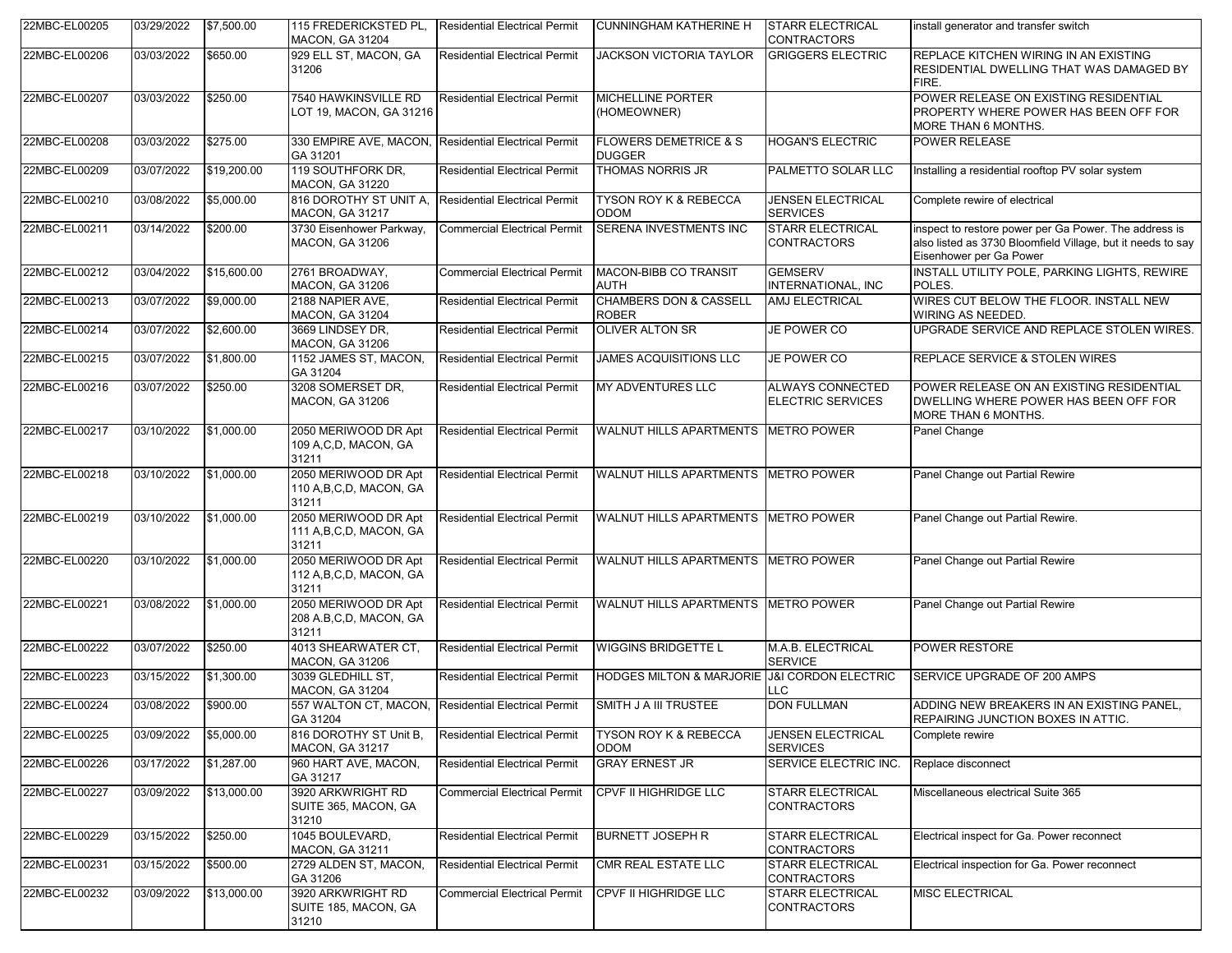| 22MBC-EL00233 | 03/14/2022 | \$3,200.00  | 5876 PORTERFIELD CIR<br>APT3, MACON, GA 31216      | <b>Residential Electrical Permit</b>                  | <b>BUSBEE JERRY W JR</b>                  | <b>BURT GORDON</b><br><b>CONTRACTING &amp;</b><br>ELECTRICAL LLC | Replacing service                                                                                    |
|---------------|------------|-------------|----------------------------------------------------|-------------------------------------------------------|-------------------------------------------|------------------------------------------------------------------|------------------------------------------------------------------------------------------------------|
| 22MBC-EL00234 | 03/10/2022 | \$1,500.00  | 150 WILLIE SMOKIE<br>GLOVER DR, MACON, GA<br>31201 | <b>Residential Electrical Permit</b>                  | MACON-BIBB COUNTY                         | <b>METRO POWER</b>                                               | Install temporary panel for Cherry Blossom                                                           |
| 22MBC-EL00235 | 03/09/2022 | \$200.00    | 31204                                              | 2245 KING ST, MACON, GA Residential Electrical Permit | COQ PIERRE F                              | <b>MISTER VOLTS LLC</b>                                          | ELECTRICAL RECONNECTION                                                                              |
| 22MBC-EL00236 | 03/11/2022 | \$61,000.00 | 4400 OCMULGEE EAST<br>BLVD, MACON, GA 31217        | <b>Commercial Electrical Permit</b>                   | <b>GOVERNMENT EMPLOYEES</b><br>INS CO     | <b>GEORGIA ELECTRIC</b><br><b>ASSOCIATES</b>                     | Interior electrical renovation                                                                       |
| 22MBC-EL00237 | 03/09/2022 | \$250.00    | 2890 ARROWHEAD DR.<br><b>MACON, GA 31052</b>       | <b>Residential Electrical Permit</b>                  | <b>BITTNER SARAH B</b>                    | M.A.B. ELECTRICAL<br><b>SERVICE</b>                              | POWER RELEASE ON EXISTING RESIDENTIAL<br>DWELLING THAT HAS BEEN OFF FOR MORE THAN 6<br><b>MONTHS</b> |
| 22MBC-EL00238 | 03/10/2022 | \$1,500.00  | 2058 KAREN DR. MACON.<br>GA 31217                  | <b>Residential Electrical Permit</b>                  | <b>BISHOP LUCINDA S</b>                   | FOCUS ELECTRIC CO.                                               | UPGRADE SERVICE TO 200 AMPS                                                                          |
| 22MBC-EL00239 | 03/10/2022 | \$400.00    | 114 TRAILER PARK DR<br>LOT 1A, MACON, GA 31206     | <b>Residential Electrical Permit</b>                  | <b>BRAZOWA KROWA LLC</b>                  | <b>OJ'S ELECTRIC</b><br><b>SERVICES</b>                          | INSTALL DISCONNECT FOR TRAILER. LOT 1A                                                               |
| 22MBC-EL00240 | 03/10/2022 | \$400.00    | 114 TRAILER PARK DR<br>LOT 1B, MACON, GA 31206     | <b>Residential Electrical Permit</b>                  | BRAZOWA KROWA LLC                         | OJ'S ELECTRIC<br><b>SERVICES</b>                                 | INSTALL DISCONNECT FOR TRAILER. LOT 1B.                                                              |
| 22MBC-EL00241 | 03/10/2022 | \$400.00    | 114 TRAILER PARK DR<br>LOT 2, MACON, GA 31206      | <b>Residential Electrical Permit</b>                  | BRAZOWA KROWA LLC                         | <b>OJ'S ELECTRIC</b><br><b>SERVICES</b>                          | INSTALL DISCONNECT FOR TRAILER. LOT 2.                                                               |
| 22MBC-EL00242 | 03/10/2022 | \$400.00    | 114 TRAILER PARK DR<br>LOT 3, MACON, GA 31206      | <b>Residential Electrical Permit</b>                  | BRAZOWA KROWA LLC                         | <b>OJ'S ELECTRIC</b><br><b>SERVICES</b>                          | INSTALL DISCONNECT FOR TRAILER. LOT 3.                                                               |
| 22MBC-EL00243 | 03/10/2022 | \$400.00    | 114 TRAILER PARK DR<br>LOT 16, MACON, GA 31206     | <b>Residential Electrical Permit</b>                  | <b>BRAZOWA KROWA LLC</b>                  | <b>OJ'S ELECTRIC</b><br><b>SERVICES</b>                          | <b>INSTALL DISCONNECT FOR TRAILER, LOT 16.</b>                                                       |
| 22MBC-EL00244 | 03/10/2022 | \$400.00    | 114 TRAILER PARK DR<br>LOT 17, MACON, GA 31206     | <b>Residential Electrical Permit</b>                  | <b>BRAZOWA KROWA LLC</b>                  | <b>OJ'S ELECTRIC</b><br><b>SERVICES</b>                          | INSTALL DISCONNECT FOR TRAILER. LOT 17.                                                              |
| 22MBC-EL00245 | 03/15/2022 | \$3,000.00  | 742 WOODRIDGE DR.<br><b>MACON, GA 31204</b>        | Residential Electrical Permit                         | RESIDUAL SHARE TRUST EST<br>BY            | <b>SCHAFFER ELECTRIC</b><br><b>SERVICE</b>                       | Service and panel upgrade                                                                            |
| 22MBC-EL00247 | 03/18/2022 | \$8,913.18  | 3433 HOLLINGSWORTH<br>RD, MACON, GA 31204          | <b>Residential Electrical Permit</b>                  | HERBERT INVESTORS LLC -<br><b>ETAL</b>    | <b>SERVICE ELECTRIC INC.</b>                                     | Upgrade service entrance equipment, grounding, main<br>feeder cable, and panel board                 |
| 22MBC-EL00248 | 03/15/2022 | \$5,000.00  | <b>MACON, GA 31216</b>                             | 5400 BANKSTON LAKE RD, Commercial Electrical Permit   | HELTON DON D JR                           | <b>GROUNDED ELECTRICAL</b><br>SERVICES, LLC                      | Colonial Pipeline - provide additional source of power,<br>along pipeline                            |
| 22MBC-EL00249 | 03/15/2022 | \$5,000.00  | 4871 WILD HERON DR,<br><b>MACON, GA 31052</b>      | <b>Commercial Electrical Permit</b>                   | <b>HOLDER SEAN P</b>                      | SERVICES, LLC                                                    | GROUNDED ELECTRICAL Colonial Pipeline - Additional power source, along pipeline                      |
| 22MBC-EL00250 | 03/15/2022 | \$5,000.00  | 6961 KNOXVILLE RD,<br><b>MACON, GA 31052</b>       | <b>Commercial Electrical Permit</b>                   | CALHOUN JOSHUA & JOELLE                   | <b>GROUNDED ELECTRICAL</b><br>SERVICES, LLC                      | Colonial Pipeline - Addition of power source, along<br>pipeline.                                     |
| 22MBC-EL00251 | 03/15/2022 | \$5,000.00  | 5891 THOMASTON RD,<br><b>MACON, GA 31220</b>       | <b>Commercial Electrical Permit</b>                   | <b>SEAY PHIL R</b>                        | <b>GROUNDED ELECTRICAL</b><br>SERVICES, LLC                      | Colonial Pipeline - Addition of power source, along<br>pipeline                                      |
| 22MBC-EL00252 | 03/15/2022 | \$5,000.00  | 31210                                              | 780 BASS RD, MACON, GA Commercial Electrical Permit   | <b>BROWN BRIAN M</b>                      | <b>GROUNDED ELECTRICAL</b><br>SERVICES, LLC                      | Colonial Pipeline - Addition of power source, along<br>pipeline                                      |
| 22MBC-EL00253 | 03/15/2022 | \$5,000.00  | MACON, GA 31220                                    | 6055 MOSELEY DIXON RD, Commercial Electrical Permit   | <b>GARRETT DAVID MARK - LISA</b>          | <b>GROUNDED ELECTRICAL</b><br>SERVICES, LLC                      | Colonial Pipeline - Addition of power source, along<br>pipeline.                                     |
| 22MBC-EL00254 | 03/11/2022 | \$5,000.00  | 2320 KNOTT ST, MACON,<br>GA 31206                  | <b>Residential Electrical Permit</b>                  | <b>PFINILLC</b>                           | HENRY BUTTS HEATING<br>& A/C                                     | <b>REWIRE</b>                                                                                        |
| 22MBC-EL00255 | 03/11/2022 | \$325.00    | GA 31217                                           | 865 BOWMAN ST, MACON, Residential Electrical Permit   | MCMULLEN GLENDA                           | PESCO-PITTS<br>ELECTRICAL SERVICE<br>CO.                         | POWER RELEASE                                                                                        |
| 22MBC-EL00256 | 03/14/2022 | \$500.00    | 31217                                              | 480 HALL ST, MACON, GA Residential Electrical Permit  | HUSAM-ADEEN EPHRAIM                       | <b>GRIGGERS ELECTRIC</b>                                         | REPLACING ELECTRICAL MAST FROM TREE FALL.                                                            |
| 22MBC-EL00257 | 03/16/2022 | \$2,200.00  | 31201                                              | 482 GILES ST, MACON, GA Residential Electrical Permit | ALEXANDER CALVIN B                        | ALFREDO DANIEL                                                   | New Service and Rewire                                                                               |
| 22MBC-EL00258 | 03/15/2022 | \$1,500.00  | 3552 CHESTLEY DR,<br><b>MACON, GA 31217</b>        | <b>Residential Electrical Permit</b>                  | <b>WILLIAMS WYNARD L &amp;</b><br>TIFFANY | <b>MACON CONNECTIONS</b><br>LLC.                                 | <b>ESTABLISH NEW SERVICES</b>                                                                        |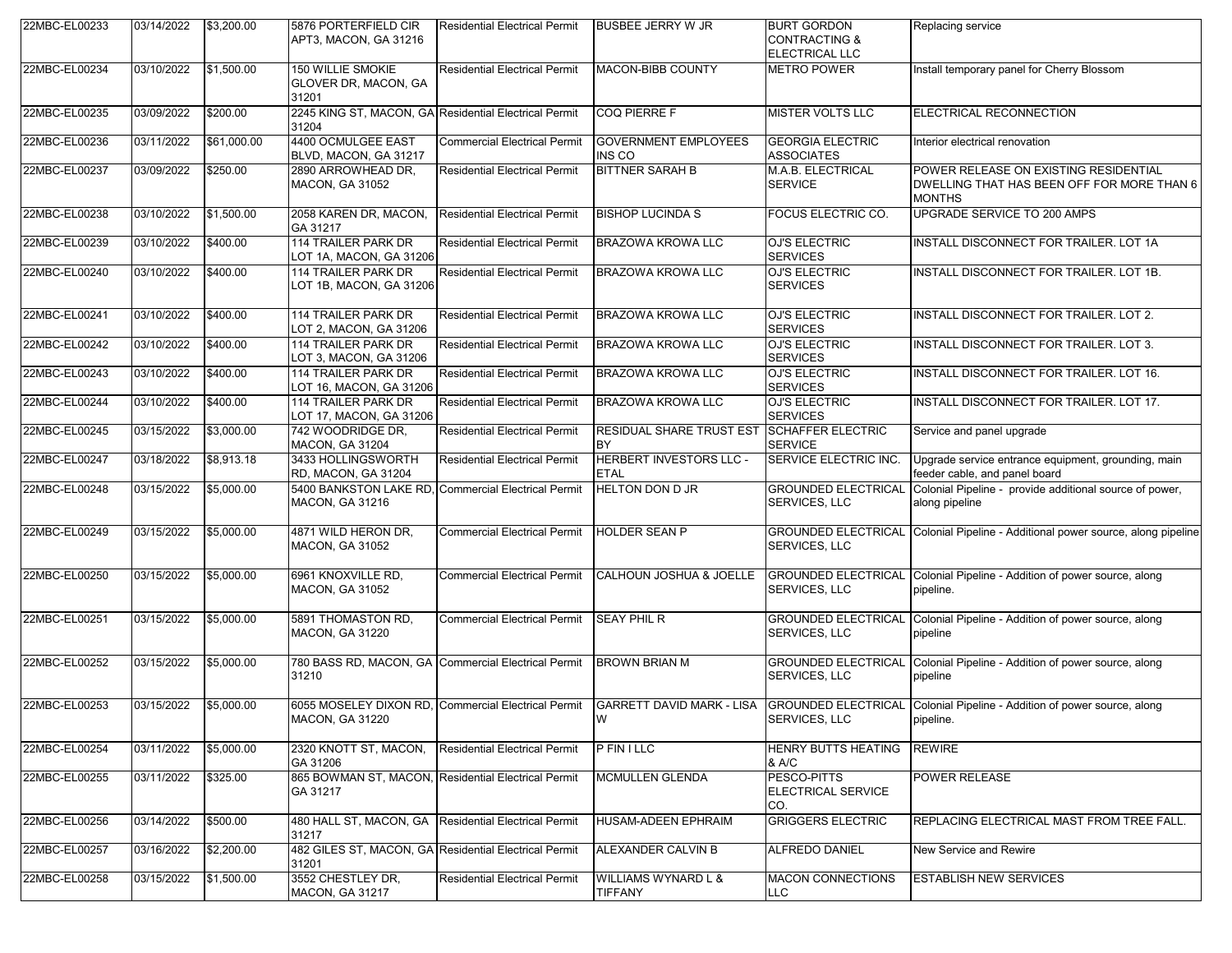| 22MBC-EL00259 | 03/14/2022 | \$400.00    | 1196 MACON AVE,<br><b>MACON, GA 31204</b>                       | <b>Residential Electrical Permit</b>                 | JAMES TIGGS PROPERTIES<br>LLC                 | <b>GENERAL SCIENTIFIC</b>                       | POWER RELEASE ON EXISTING RESIDENTIAL<br>DWELLING WHERE POWER HAS BEEN OFF FOR<br><b>MORE THAN 6 MONTHS</b>                        |
|---------------|------------|-------------|-----------------------------------------------------------------|------------------------------------------------------|-----------------------------------------------|-------------------------------------------------|------------------------------------------------------------------------------------------------------------------------------------|
| 22MBC-EL00260 | 03/16/2022 | \$700.00    | 1029 OGLETHORPE ST.<br>MACON, GA 31201                          | <b>Residential Electrical Permit</b>                 | PITTMAN JAMES N JR &<br><b>PRESTON</b>        | <b>STARR ELECTRICAL</b><br><b>CONTRACTORS</b>   | Change out main 200A disconnect                                                                                                    |
| 22MBC-EL00261 | 03/16/2022 | \$150.00    | 427 WINDSOR CT,<br><b>MACON, GA 31216</b>                       | <b>Residential Electrical Permit</b>                 | <b>JACKSON GLENN</b>                          | AMJ ELECTRICAL                                  | Electrical Safety Inspection Required by Georgia Power.                                                                            |
| 22MBC-EL00262 | 03/16/2022 | \$650.00    | 1747 SHURLING DRIVE,<br><b>MACON, GA 31217</b>                  | <b>Residential Electrical Permit</b>                 |                                               | <b>GENERAL SCIENTIFIC</b>                       | SERVICE UPGRADE ON EXISTING COMMERCIAL<br>LOCATION                                                                                 |
| 22MBC-EL00263 | 03/17/2022 | \$5,000.00  | 4950 RIVERSIDE DR Suite<br>1500, MACON, GA 31210                | <b>Commercial Electrical Permit</b>                  | <b>RIVER CROSSING SHOPPES</b><br>LLC          | <b>E-TEC ELECTRICAL</b><br><b>CONTRACTORS</b>   | Install new light fixtures                                                                                                         |
| 22MBC-EL00264 | 03/17/2022 | \$800.00    | 3932 SPENCER CIR,<br><b>MACON, GA 31206</b>                     | <b>Residential Electrical Permit</b>                 | DANIELS EDWARD E & JANET ALFREDO DANIEL       |                                                 | Georgia Power request for Power ON                                                                                                 |
| 22MBC-EL00265 | 03/17/2022 | \$4,000.00  | 130 CLISBY PL, MACON,<br>GA 31204                               | <b>Residential Electrical Permit</b>                 | <b>DYKES MATTHEW &amp;</b><br>KIMBERLY L      | <b>CURRENT ELECTRICAL</b><br><b>CONTRACTORS</b> | REPLACING MAIN PANEL BOX                                                                                                           |
| 22MBC-EL00266 | 03/17/2022 | \$6,000.00  | 3606 FLAMINGO DR.<br><b>MACON, GA 31206</b>                     | <b>Residential Electrical Permit</b>                 | <b>MY ADVENTURES LLC</b>                      | <b>HOGAN'S ELECTRIC</b>                         | TOTAL REWIRE WITH SERVICE/PANEL UPGRADE                                                                                            |
| 22MBC-EL00267 | 03/17/2022 | \$4,800.00  | 1208 HOLT AVE, MACON,<br>GA 31204                               | <b>Residential Electrical Permit</b>                 | THE FULLER CENTER FOR                         | <b>HOGAN'S ELECTRIC</b>                         | RELOCATING SERVICE PANEL, SMOKE DETECTOR,<br>PULLING SOME CIR GROUNDING SYSTEM OUTSIDE<br>DISCONNECT, WHOLE HOUSE SURGE PROTECTOR. |
| 22MBC-EL00268 | 03/17/2022 | \$1,900.00  | 3230 NAPIER AVE,<br><b>MACON, GA 31204</b>                      | <b>Residential Electrical Permit</b>                 | <b>GLS PROPERTIES</b><br><b>INVESTMENTS L</b> | <b>HOGAN'S ELECTRIC</b>                         | UPGRADE SERVICE 200 AMPS, REBUILD OUTSIDE<br>DISCONNECT & SURGE PROTECTER                                                          |
| 22MBC-EL00269 | 03/29/2022 | \$27,286.00 | 2984 VICTORIA CIR,<br><b>MACON, GA 31204</b>                    | <b>Residential Electrical Permit</b>                 | <b>COOK RICHARD J</b>                         | <b>TITAN SOLAR POWER GA</b>                     | 8.690 kW roof mounted solar installation                                                                                           |
| 22MBC-EL00270 | 03/18/2022 | \$250.00    | 860 FORSYTH ST.<br><b>MACON, GA 31201</b>                       | <b>Commercial Electrical Permit</b>                  | <b>D &amp; D MIDDLE GA LLC</b>                | <b>SCHAFFER ELECTRIC</b><br><b>SERVICE</b>      | Inspection due to power being off to building for an<br>extended period.                                                           |
| 22MBC-EL00271 | 03/29/2022 | \$21,420.00 | 2905 RICHARD DR,<br><b>MACON, GA 31206</b>                      | <b>Residential Electrical Permit</b>                 | JONES SAMUEL E & VORICE                       |                                                 | TITAN SOLAR POWER GA 6.715 kW roof mounted solar installation                                                                      |
| 22MBC-EL00272 | 03/29/2022 | \$39,530.00 | 353 EDGEWATER DR.<br><b>MACON, GA 31220</b>                     | <b>Residential Electrical Permit</b>                 | GREEN JOHN P & CAROL P                        |                                                 | TITAN SOLAR POWER GA 8.295 kW roof mounted solar installation TESLA<br>POWERWALLBattery installation tied into PV                  |
| 22MBC-EL00274 | 03/21/2022 | \$12,960.00 | 3662 JONES RD, MACON,<br>GA 31216                               | <b>Residential Electrical Permit</b>                 | HINES THOMAS & TERESA A                       | PALMETTO SOLAR LLC                              | Installation of a 10.80kW pv solar system                                                                                          |
| 22MBC-EL00275 | 03/21/2022 | \$750.00    | 1756 ARLINGTON PARK,<br><b>MACON, GA 31204</b>                  | <b>Residential Electrical Permit</b>                 | <b>CARSWELL KLINEN</b>                        | <b>GENERAL SCIENTIFIC</b>                       | <b>SERVICE UPGRADE</b>                                                                                                             |
| 22MBC-EL00276 | 03/21/2022 | \$20,540.00 | 3012 CLARIDGE CT.<br><b>MACON, GA 31204</b>                     | <b>Residential Electrical Permit</b>                 | PEAVY FRANK W & AMY JO                        |                                                 | TITAN SOLAR POWER GA 6.320 kW roof mounted solar installation                                                                      |
| 22MBC-EL00277 | 03/21/2022 | \$65,760.00 | 296 AMANDA DR, MACON, Residential Electrical Permit<br>GA 31216 |                                                      | <b>HICKOX KATHY</b>                           | PALMETTO SOLAR LLC                              | 33 Residential Rooftop Mounted Solar Panels<br>13.20KW DC                                                                          |
| 22MBC-EL00278 | 03/21/2022 | \$600.00    | 3721 DREYFUS DR,<br><b>MACON, GA 31204</b>                      | <b>Residential Electrical Permit</b>                 | BILLINGSLEA YERBY & SYLVIA GENERAL SCIENTIFIC |                                                 | METERBASE CHANGE ON EXISTING RESIDENTIAL<br><b>DWELLING</b>                                                                        |
| 22MBC-EL00279 | 03/30/2022 | \$9,500.00  | 7001 SKIPPER RD,<br><b>MACON, GA 31216</b>                      | <b>Commercial Electrical Permit</b>                  | MACON-BIBB CO IND<br><b>AUTHORITY</b>         | <b>JARRELL ELECTRIC</b><br>COMPANY, INC.        | Run conduit, pull wire, and terminate for ARSO machine<br>480v and 120v                                                            |
| 22MBC-EL00280 | 03/22/2022 | \$1,500.00  | 2115 HAZELHURST AVE,<br><b>MACON, GA 31204</b>                  | <b>Residential Electrical Permit</b>                 | <b>IBEKWE ELIZABETH</b>                       | MIDDLE GEORGIA<br>ELECTRIC, INC                 | Inspect property for power reconnection                                                                                            |
| 22MBC-EL00281 | 03/24/2022 | \$100.00    | 2669 BOB O LINK DR.<br><b>MACON, GA 31206</b>                   | <b>Residential Electrical Permit</b>                 | <b>GILCHRIST MELANIE D</b>                    | <b>METRO POWER</b>                              | Electrical Inspection due to service being off.                                                                                    |
| 22MBC-EL00282 | 03/22/2022 | \$1,500.00  | 2558 N PIERCE CIR UNIT<br>JA, MACON, GA 31204                   | <b>Residential Electrical Permit</b>                 | <b>MYRICK PROPERTY</b><br><b>INVESTMENTS</b>  | K & P ELECTRICAL<br><b>SERVICES INC</b>         | REPLACE SERVICE                                                                                                                    |
| 22MBC-EL00283 | 03/22/2022 | \$1,500.00  | 2558 N PIERCE CIR UNIT<br>B, MACON, GA 31204                    | <b>Residential Electrical Permit</b>                 | <b>MYRICK PROPERTY</b><br><b>INVESTMENTS</b>  | K & P ELECTRICAL<br>SERVICES INC                | REPLACE SERVICES                                                                                                                   |
| 22MBC-EL00284 | 03/24/2022 | \$2,000.00  | 3988 GUYTON ST.<br><b>MACON, GA 31206</b>                       | <b>Residential Electrical Permit</b>                 | <b>HASLEM SYLVIA</b>                          | BRAZIL ELECTRIC d.b.a.<br><b>MISTER SPARKY</b>  | Meter Base Change Out                                                                                                              |
| 22MBC-EL00285 | 03/24/2022 | \$1,400.00  | 587 GUY PAINE RD,<br><b>MACON, GA 31206</b>                     | <b>Commercial Electrical Permit</b>                  | <b>MEADORS FRANK GARY &amp;</b><br>ALAN       | SERVICE ELECTRIC INC.                           | Communications conduit and receptacle                                                                                              |
| 22MBC-EL00286 | 03/24/2022 | \$800.00    | 31201                                                           | 740 FIRST ST, MACON, GA Commercial Electrical Permit | MARLOW CLYDE D                                | SERVICE ELECTRIC INC.                           | Communications receptacle and conduit                                                                                              |
| 22MBC-EL00287 | 03/23/2022 | \$3,000.00  | 1255 WESLEYAN DR,<br><b>MACON, GA 31210</b>                     | <b>Residential Electrical Permit</b>                 | KOPP SYLVIA DEAL                              | <b>AMEN ELECTRIC</b>                            | REPLACE ENTIRE SERVICE, PANEL, METER<br>WEATHER HEAD AT EXISTING RESIDENTIAL<br>DWELLING.                                          |
| 22MBC-EL00288 | 03/23/2022 | \$1,500.00  | 5762 HOUSTON RD,<br><b>MACON, GA 31216</b>                      | <b>Residential Electrical Permit</b>                 | <b>ASHLEY TONY RUFUS</b>                      | <b>AMEN ELECTRIC</b>                            | REPLACE INTERIOR PANEL BOX                                                                                                         |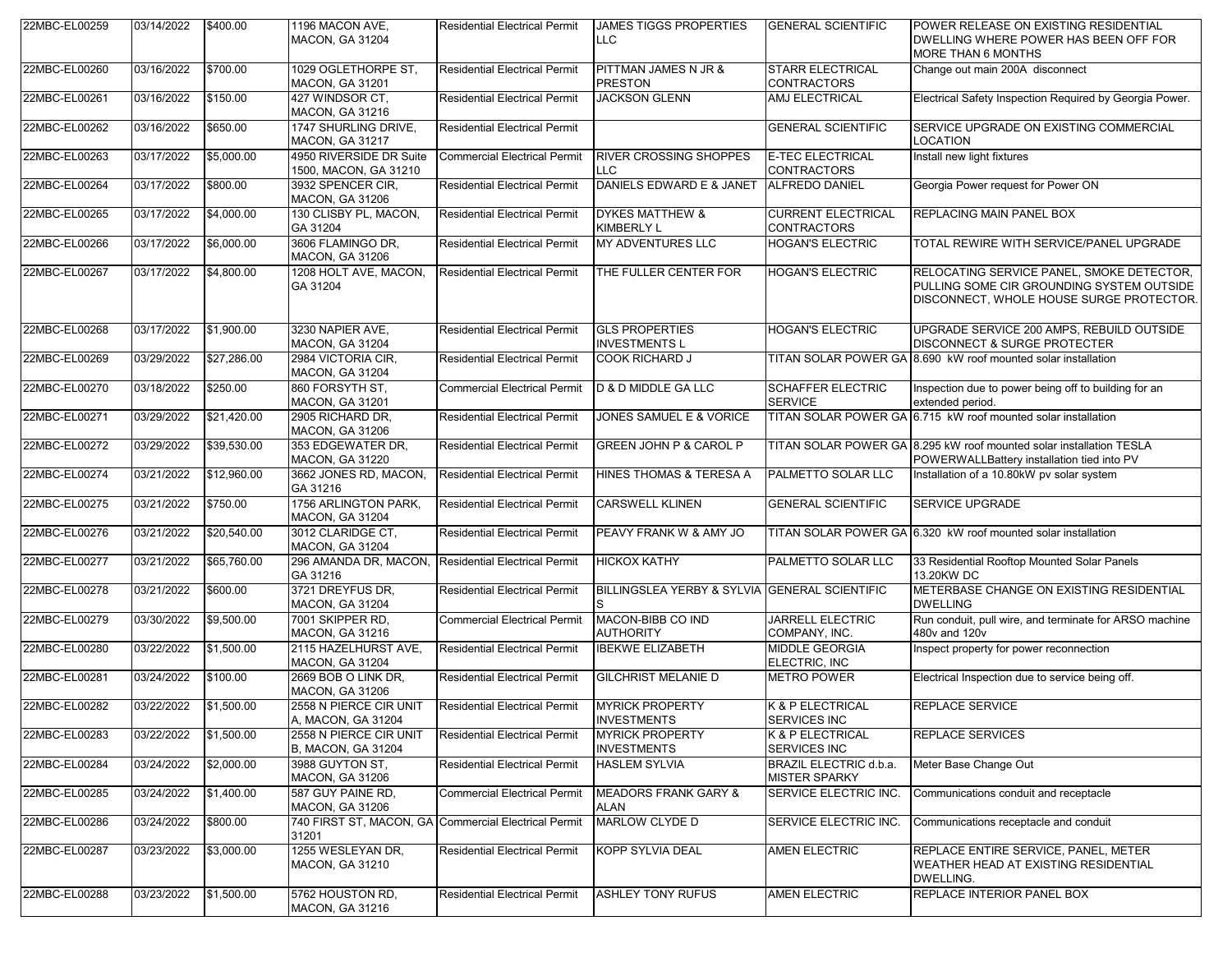| 22MBC-EL00289 | 03/23/2022 | \$400.00     | 129 WESLEY ANNE CT.<br><b>MACON, GA 31210</b>                 | <b>Residential Electrical Permit</b>                | <b>EATON FAYE Y</b>                               | <b>3D ELECTRICAL</b>                               | <b>POWER RELEASE.</b>                                                                                      |
|---------------|------------|--------------|---------------------------------------------------------------|-----------------------------------------------------|---------------------------------------------------|----------------------------------------------------|------------------------------------------------------------------------------------------------------------|
| 22MBC-EL00290 | 03/23/2022 | \$2,500.00   | 1173 DARLINGTON DR.<br><b>MACON, GA 31210</b>                 | <b>Residential Electrical Permit</b>                | MOSSMAN JEREMIAH S                                | <b>3D ELECTRICAL</b>                               | PANEL CHANGEOUT                                                                                            |
| 22MBC-EL00291 | 03/24/2022 | \$500.00     | 94 GREEN ST, MACON, GA Residential Electrical Permit<br>31204 |                                                     | <b>BANKSTON HUGH MELVIN &amp;</b>                 | HUBBARD ELECTRIC                                   | Change service                                                                                             |
| 22MBC-EL00292 | 03/24/2022 | \$49,300.00  | 671 ASH ST, MACON, GA<br>31201                                | <b>Residential Electrical Permit</b>                | <b>COLLIER CARL</b>                               | POWER HOME SOLAR<br>LLC.                           | 10 roof mounted modules, grid tied, 4.00kw for solar and<br>battery installation on an existing residence. |
| 22MBC-EL00293 | 03/24/2022 | \$500.00     | GA 31217                                                      | 635 WOMACK ST, MACON, Commercial Electrical Permit  | RUTHERFORD MAURICE                                | <b>GENERAL SCIENTIFIC</b>                          | POWER RELEASE                                                                                              |
| 22MBC-EL00294 | 03/24/2022 | \$500.00     | 3180 SOMERSET DR.<br><b>MACON, GA 31206</b>                   | <b>Residential Electrical Permit</b>                | <b>JOHNSON MATTIE B</b>                           | <b>GENERAL SCIENTIFIC</b>                          | <b>POWER RELEASE</b>                                                                                       |
| 22MBC-EL00296 | 03/25/2022 | \$300.00     | 240 OAK HAVEN AVE,<br>MACON, GA 31204                         | <b>Residential Electrical Permit</b>                | Shannon Fickling                                  | <b>BOWMAN ELECTRIC INC.</b>                        | Replace SER cable pulled off side of house by falling<br>tree.                                             |
| 22MBC-EL00298 | 03/25/2022 | \$1,000.00   | 2770 VIRGINIA DR,<br><b>MACON, GA 31206</b>                   | <b>Residential Electrical Permit</b>                | <b>GRIGGERS JACK</b>                              | <b>GRIGGERS ELECTRIC</b>                           | UPGRADE 100 AMP PANEL TO 200 AMP PANEL-ALL<br>OUTSIDE, INSIDE ADD SMOKE ALARM.                             |
| 22MBC-EL00299 | 03/25/2022 | \$175,000.00 | 2600 WEAVER RD,<br><b>MACON, GA 31217</b>                     | <b>Commercial Electrical Permit</b>                 | <b>CUMBERLAND - WESTERN</b><br><b>RES LLC</b>     | PLAYER AND COMPANY                                 | INSTALL (3) 600 A 15KV CIRCUITS FROM EXISTING<br>SWITCHGEAR TO (3) NEW GA POWER METERS.                    |
| 22MBC-EL00300 | 03/25/2022 | \$2,800.00   | 2981 EMERSON CIR,<br><b>MACON, GA 31206</b>                   | <b>Residential Electrical Permit</b>                | <b>ENGRAM RANDY</b>                               | <b>GENERAL SCIENTIFIC</b>                          | <b>REWIRE</b>                                                                                              |
| 22MBC-EL00301 | 03/25/2022 | \$500.00     | 3373 MASSEYVILLE RD.<br><b>MACON, GA 31217</b>                | <b>Residential Electrical Permit</b>                | MCCALL INVESTMENTS LLC                            | <b>GENERAL SCIENTIFIC</b>                          | POWER RELEASE ON EXISTING RESIDENTIAL<br><b>DWELLING</b>                                                   |
| 22MBC-EL00302 | 03/28/2022 | \$1,100.00   | 1057 BOULEVARD,<br><b>MACON, GA 31211</b>                     | <b>Residential Electrical Permit</b>                | <b>BARRAGAN GUSTAVO &amp;</b><br><b>DENNY W/R</b> | K & P ELECTRICAL<br><b>SERVICES INC</b>            | <b>REPLACE SERVICE</b>                                                                                     |
| 22MBC-EL00303 | 03/28/2022 | \$3,500.00   | 4200 DAVIS RD, MACON,<br>GA 31217                             | <b>Commercial Electrical Permit</b>                 | MID-STATE ENVIRONMENTAL<br><b>INC</b>             | <b>ELECTRIC WORKS CMA</b><br><b>INC</b>            | INSTALL/REPLACE 400 A 3 O SERVICE                                                                          |
| 22MBC-EL00304 | 03/28/2022 | \$63,528.49  | 113 WATERS EDGE DR,<br><b>MACON, GA 31052</b>                 | <b>Residential Electrical Permit</b>                | YARBROUGH CHARLES R III<br><b>ETAL</b>            | <b>APOLLO ELECTRICAL</b><br><b>CONTRACTORS LLC</b> | Grid-Tied Solar PV                                                                                         |
| 22MBC-EL00305 | 03/30/2022 | \$1,242.90   | 583 MARJORIE PL UNIT B,<br><b>MACON, GA 31204</b>             | Residential Electrical Permit                       | <b>HIGHTOWER PARTNERS LLLP</b>                    | <b>SERVICE ELECTRIC INC.</b>                       | 583B: Service and disconnect change                                                                        |
| 22MBC-EL00306 | 03/30/2022 | \$1,242.90   | 583 MARJORIE PL UNIT A,<br><b>MACON, GA 31204</b>             | <b>Residential Electrical Permit</b>                | HIGHTOWER PARTNERS LLLP SERVICE ELECTRIC INC.     |                                                    | 583A: Service and disconnect change                                                                        |
| 22MBC-EL00307 | 03/29/2022 | \$500.00     | 182 WARD ST, MACON,<br>GA 31204                               | <b>Residential Electrical Permit</b>                | JIMENEZ JUAN MANCIO                               | AIR & ELECTRIC                                     | T. D. BRANTLEY HEATING REPLACE MASS (TREE FELL IN IT)                                                      |
| 22MBC-EL00308 | 03/29/2022 | \$1,500.00   | 6010 FORSYTH RD,<br>MACON, GA 31210                           | <b>Residential Electrical Permit</b>                | <b>ROBINSON ROBERTA G</b>                         | <b>GEORGIA ELECTRICAL</b><br>SERVICES, LLC         | Replace the existing meter base and service wiring.                                                        |
| 22MBC-EL00309 | 03/29/2022 | \$350,000.00 | 2600 WEAVER RD,<br><b>MACON, GA 31217</b>                     | <b>Commercial Electrical Permit</b>                 | <b>CUMBERLAND - WESTERN</b><br><b>RES LLC</b>     | <b>FUTURE ERA</b><br><b>CONSTRUCTION INC</b>       | Adding new 1200 amp services to 56 containers                                                              |
| 22MBC-EL00310 | 03/29/2022 | \$1,200.00   | 2629 PEACOCK ST,<br><b>MACON, GA 31206</b>                    | <b>Residential Electrical Permit</b>                | OLU-ALAKIJA JUSTINA                               | <b>GENERAL SCIENTIFIC</b>                          | SERVICE CHANGE ON EXISTING RESIDENTIAL<br><b>DWELLING</b>                                                  |
| 22MBC-EL00311 | 03/30/2022 | \$5,000.00   | GA 31206                                                      | 701 SEVENTH ST, MACON, Commercial Electrical Permit | <b>WILLIAMS PROPERTIES L P</b>                    | LEWIS ELECTRIC, LLC                                | Adding new service to building and rewire of building.                                                     |
| 22MBC-EL00312 | 03/30/2022 | \$7,500.00   | 1595 EDNA PL RD,<br>MACON, GA 31204                           | <b>Residential Electrical Permit</b>                | <b>BUNTING JANICE F &amp;</b><br>FULWOOD T        | <b>SCHAFFER ELECTRIC</b><br><b>SERVICE</b>         | Rewire                                                                                                     |
| 22MBC-EL00314 | 03/30/2022 | \$1,200.00   | 3565 PIO NONO AVE,<br>MACON, GA 31206                         | <b>Commercial Electrical Permit</b>                 | LEC INVESTMENTS LLC & LMM ALFREDO DANIEL          |                                                    | Install coolers power and outlets                                                                          |
| 22MBC-EL00315 | 03/30/2022 | \$1,400.00   | 9711 LWR THOMASTON<br>RD, MACON, GA 31220                     | <b>Residential Electrical Permit</b>                | <b>HOLLY AUSTYN</b>                               |                                                    | NEW OWNER IS COMPLETING THE INSTALLATION<br>OF ELECTRICAL OUTLETS AND HOOKING UP<br><b>ELECTRICITY</b>     |
| 22MBC-EL00317 | 03/31/2022 | \$3,500.00   | 2840 HOUSTON AVE,<br><b>MACON, GA 31206</b>                   | <b>Residential Electrical Permit</b>                | <b>WALKER NATHANIEL -</b><br><b>ELIZABETH</b>     | BRAZIL ELECTRIC d.b.a.<br><b>MISTER SPARKY</b>     | Meterbase And Panel Inspection                                                                             |
| 22MBC-EL00323 | 03/31/2022 | \$2,600.00   | 4175 HOUSTON AVE,<br><b>MACON, GA 31206</b>                   | <b>Residential Electrical Permit</b>                | MINION MARGARET M                                 | <b>GENERAL SCIENTIFIC</b>                          | <b>REWIRE</b>                                                                                              |
| 22MBC-EL00324 | 03/31/2022 | \$260.00     | 980 CURRY PL, MACON,<br>GA 31211                              | <b>Residential Electrical Permit</b>                | LEFOR MARK A & JOHANNA                            | M.A.B. ELECTRICAL<br><b>SERVICE</b>                | <b>POWER RELEASE</b>                                                                                       |
| 22MBC-FR00008 | 03/31/2022 | \$70,000.00  | 2600 WEAVER RD,<br>MACON, GA 31217                            | Fire Alarm                                          | <b>CUMBERLAND - WESTERN</b><br>RES LLC            | <b>JOHNSON CONTROLS</b><br>FIRE PROTECTION LP      | Adding a new fire alarm system in a portion of the old<br>B&W plant                                        |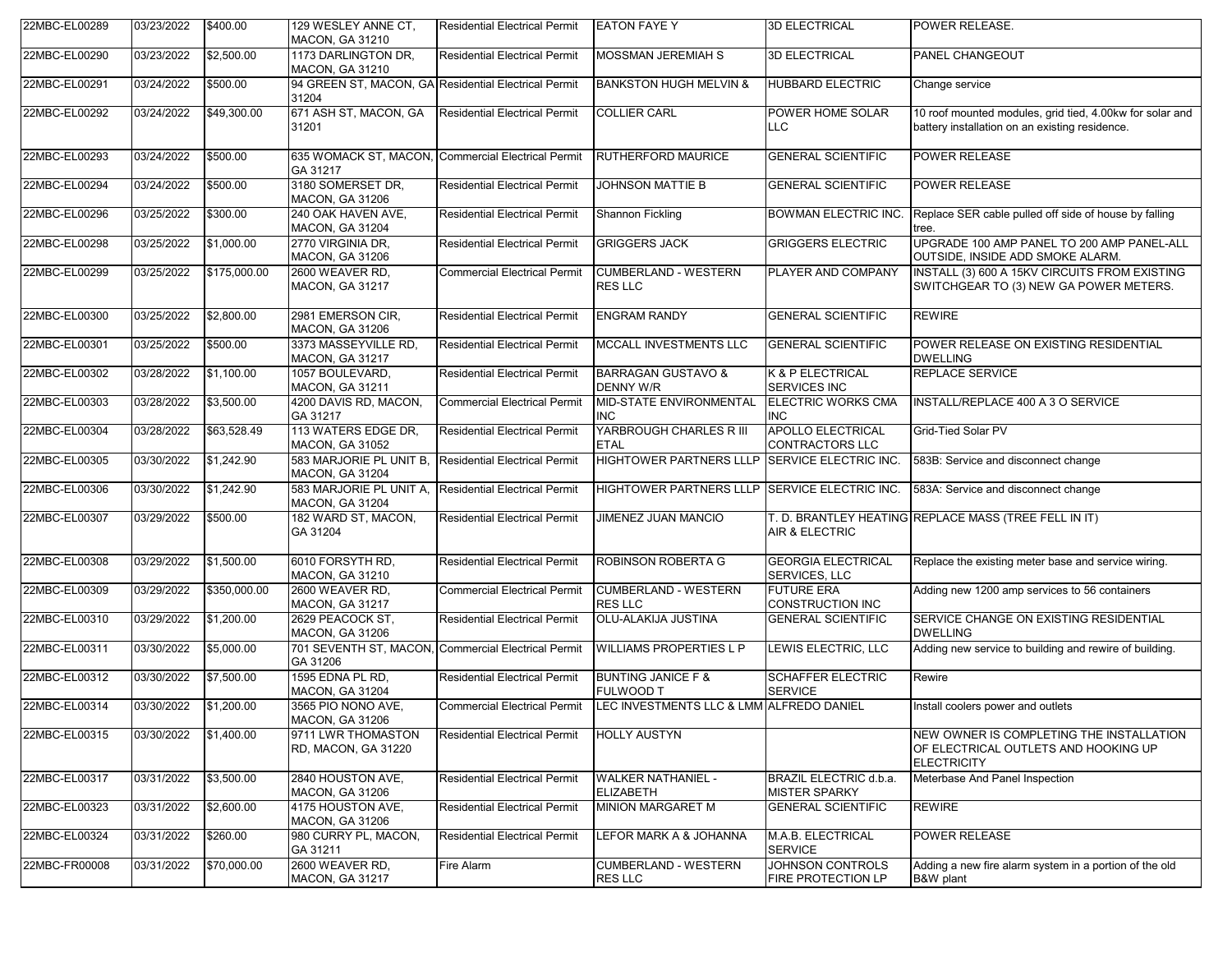| 22MBC-FR00013 | 03/14/2022            | \$26,000.00 | 5571 OLD HAWKINSVILLE Fire Sprinkler<br>RD, MACON, GA 31216    |                                        | <b>JBL OLD HAWKINSVILLE LLC</b>                | <b>FIRE PROTECTION</b><br>SERVICES LLC                         | Replace approximately 400ft of corroded piping on the<br>existing sprinkler system found at the annual inspection.<br>No changes to the original design. Corroded piping was<br>found during our internal piping investigation.                                              |
|---------------|-----------------------|-------------|----------------------------------------------------------------|----------------------------------------|------------------------------------------------|----------------------------------------------------------------|------------------------------------------------------------------------------------------------------------------------------------------------------------------------------------------------------------------------------------------------------------------------------|
| 22MBC-FR00015 | 03/25/2022            | \$1,200.00  | 470 FIRST STREET.<br>Macon, GA 31201                           | Fire Extinguishing System              | Pearl                                          | <b>WEST FIRE</b><br><b>EXTINGUISHER SERVICE,</b><br><b>INC</b> | Fire Suppression installation                                                                                                                                                                                                                                                |
| 22MBC-FR00017 | 03/01/2022            | \$12,000.00 | 210 RICHARD IVEY PKWY<br>BLDG 6, STE 600, MACON,<br>GA 31206   | <b>Fire Main</b>                       | <b>EAGLE WEST LLC</b>                          | PYLES PLUMBING AND<br>UTILITY CONTRACTORS<br>INC.              | Extend fire main to new building #6, suite 600                                                                                                                                                                                                                               |
| 22MBC-FR00018 | 03/31/2022            | \$10,000.00 | 6055 LAKESIDE<br>COMMONS DR, MACON,<br>GA 31210                | Fire Alarm                             | SPP INVESTMENTS LLC                            | <b>AUDIO ENGINEERING</b>                                       | PROVIDE DEVICES FOR NEW BUILD OUT OFFICES<br>AND TIE INTO EXISTING FACP.                                                                                                                                                                                                     |
| 22MBC-FR00021 | 03/07/2022            | \$500.00    | 1625 BASS RD, MACON,<br>GA 31210                               | <b>Fire Sprinkler</b>                  | NORTH MACON PLAZA LLC                          | <b>GEORGIA AUTOMATIC</b><br><b>SPRINKLER</b>                   | GASC is adding 1x sprinkler head because a wall<br>addition and adjusting 1x sprinkler head because of an<br>added office. This building was a Whitebox we designed<br>back in October 2021 and now a tenant as moved in and<br>we are adjusting 2x heads total for remodel. |
| 22MBC-FR00022 | 03/09/2022            | \$6,750.00  | 4611 Ivey Drive BLDG 7,<br>Macon, GA 31206                     | <b>Fire Sprinkler</b>                  | Fordham Company                                | <b>GEORGIA AUTOMATIC</b><br><b>SPRINKLER</b>                   | GASC adding 1x dry system to 10,000sf storage S-1<br>building                                                                                                                                                                                                                |
| 22MBC-FR00023 | 03/07/2022            | \$1,500.00  | 4611 Ivey Drive BLDG 5-<br>Office Addition, Macon, GA<br>31206 | Fire Sprinkler                         | <b>UNK</b>                                     | <b>GEORGIA AUTOMATIC</b><br><b>SPRINKLER</b>                   | GASC is adding 5x sprinkler heads to an office that is<br>being added to Building 5 storage building on Ivey Drive.                                                                                                                                                          |
| 22MBC-FR00030 | 03/30/2022            | \$1,000.00  | 308 COLISEUM DR SUITE<br>200, MACON, GA 31217                  | Fire Sprinkler                         | <b>CHATTMAC LLC</b>                            | <b>ULTIMATE FIRE</b><br>PROTECTION LLC                         | add 1 sprinkler head for new office in existing sprinklered<br>space                                                                                                                                                                                                         |
| 22MBC-MC00071 | 03/17/2022            | \$7,800.00  | 4701 LOG CABIN DR.<br><b>MACON, GA 31204</b>                   | <b>Mechanical Permit</b>               | <b>SAM'S REAL ESTATE</b><br><b>BUSINESS</b>    | YANCEY HEATING & AIR.<br>LLC                                   | remove 13ft grease hood and replace with 13ft grease<br>hood                                                                                                                                                                                                                 |
| 22MBC-MC00084 | 03/10/2022            | \$6,100.00  | 580 RUTHERFORD AVE.<br>MACON, GA 31206                         | <b>Mechanical Permit</b>               | PRIVATE REAL EST INVST LLC BUCKY HOLLAND       | HEATING & AIR INC.                                             | 2.5 ton heat pump system                                                                                                                                                                                                                                                     |
| 22MBC-MC00086 | 03/10/2022            | \$4,800.00  | 135 SOUTH HAVEN CT,<br>MACON, GA 31210                         | <b>Mechanical Permit</b>               | TAYLOR WILLIAM G & NANCY<br>S                  | <b>BUCKY HOLLAND</b><br><b>HEATING &amp; AIR INC.</b>          | 2 ton gas system                                                                                                                                                                                                                                                             |
| 22MBC-MC00087 | 03/09/2022            | \$6,488.00  | 5414 WHITE HOUSE<br>PLANTATION RD, MACON,<br>GA 31210          | <b>Mechanical Permit</b>               | <b>WANNA MICHEL SAID &amp;</b><br><b>MAGUY</b> | PRO TECH AIR LLC                                               | INSTALL RHEEM 2TON/15.5 SEER AC WITH<br>MATCHING COIL                                                                                                                                                                                                                        |
| 22MBC-MC00090 | 03/22/2022            | \$5,000.00  | 211 ARDEN LN, MACON,<br>GA 31210                               | <b>Mechanical Permit</b>               | SASSAMAN CHRISTOPHER B                         | <b>DEEB HEATING AND AIR</b><br>CONDITIONING, INC.              | <b>INSTALLED HEAT PUMP SYSTEM</b>                                                                                                                                                                                                                                            |
| 22MBC-MC00091 | 03/21/2022            | \$22,000.00 | 5955 ZEBULON RD,<br>MACON, GA 31210                            | <b>Commercial Mechanical</b><br>Permit | <b>WAL-MART REAL BUSINESS</b><br><b>TRUST</b>  | TDR CONTRACTORS INC                                            | Install (1) Air Curtain and Ductwork                                                                                                                                                                                                                                         |
| 22MBC-MC00092 | 03/11/2022            | \$3,500.00  | 2320 KNOTT ST, MACON,<br>GA 31206                              | <b>Residential Mechanical Permit</b>   | <b>PFINILLC</b>                                | <b>HENRY BUTTS HEATING</b><br>& A/C                            | <b>INSTALL AC &amp; ELECTRIC A HANDLER</b>                                                                                                                                                                                                                                   |
| 22MBC-MC00093 | 03/22/2022            | \$8,340.00  | 261 COLLEGE ST, MACON, Mechanical Permit<br>GA 31201           |                                        | ROBINSON JOE S III & HAYLEE BUCKY HOLLAND      | HEATING & AIR INC.                                             | 4 ton heat pump system                                                                                                                                                                                                                                                       |
| 22MBC-MC00094 | 03/22/2022            | \$5,210.00  | 131 BROOKSTONE LN,<br>MACON, GA 31210                          | <b>Mechanical Permit</b>               | Bucky Holland Heating and Air                  | <b>BUCKY HOLLAND</b><br>HEATING & AIR INC.                     | 3 ton gas system                                                                                                                                                                                                                                                             |
| 22MBC-MC00095 | 03/22/2022            | \$5,750.00  | 2840 ESTATES RD,<br><b>MACON, GA 31216</b>                     | <b>Mechanical Permit</b>               | <b>GOMEZ ANGEL</b>                             | <b>BUCKY HOLLAND</b><br>HEATING & AIR INC.                     | 2.5 ton gas system                                                                                                                                                                                                                                                           |
| 22MBC-MC00097 | 03/24/2022 \$8,539.20 |             | 135 ASHFORD PARK,<br>MACON, GA 31210                           | <b>Mechanical Permit</b>               | <b>CRAWFORD ANN R</b>                          | <b>TOTAL COMFORT</b><br>COOLING AND HEATING,<br>LLC            | Install new gas furnace, coil and ac condensor                                                                                                                                                                                                                               |
| 22MBC-MC00098 | 03/22/2022            | \$6,810.00  | 130 RIVOLI OAKS CIR,<br>MACON, GA 31210                        | <b>Mechanical Permit</b>               | CAPISTA STEPHEN R &<br>DARLENE                 | <b>BUCKY HOLLAND</b><br>HEATING & AIR INC.                     | 3 ton gas system                                                                                                                                                                                                                                                             |
| 22MBC-MC00099 | 03/22/2022            | \$5,800.00  | 617 MILLRUN CT, MACON, Mechanical Permit<br>GA 31210           |                                        | WANG YINGFENG & XUBO                           | <b>BUCKY HOLLAND</b><br>HEATING & AIR INC.                     | 1.5 gas system                                                                                                                                                                                                                                                               |
| 22MBC-MC00100 | 03/22/2022            | \$5,400.00  | 5170 NISBET DR, MACON,<br>GA 31206                             | <b>Mechanical Permit</b>               | <b>BONAMO REBECCA C</b>                        | <b>BUCKY HOLLAND</b><br><b>HEATING &amp; AIR INC.</b>          | 2.5 gas system                                                                                                                                                                                                                                                               |
| 22MBC-MC00101 | 03/22/2022            | \$5,420.00  | 525 SUGARLOAF DR.<br><b>MACON, GA 31204</b>                    | <b>Mechanical Permit</b>               | KING NEWTON E JR & ELLEN                       | <b>BUCKY HOLLAND</b><br>HEATING & AIR INC.                     | 3 ton gas system                                                                                                                                                                                                                                                             |
| 22MBC-MC00102 | 03/21/2022            | \$6,300.00  | 2050 MERIWOOD DR UNIT<br>111A, MACON, GA 31211                 | Commercial Mechanical<br>Permit        | WALNUT HILLS APARTMENTS AIR CONTROL INC        |                                                                | Change out existing equipment                                                                                                                                                                                                                                                |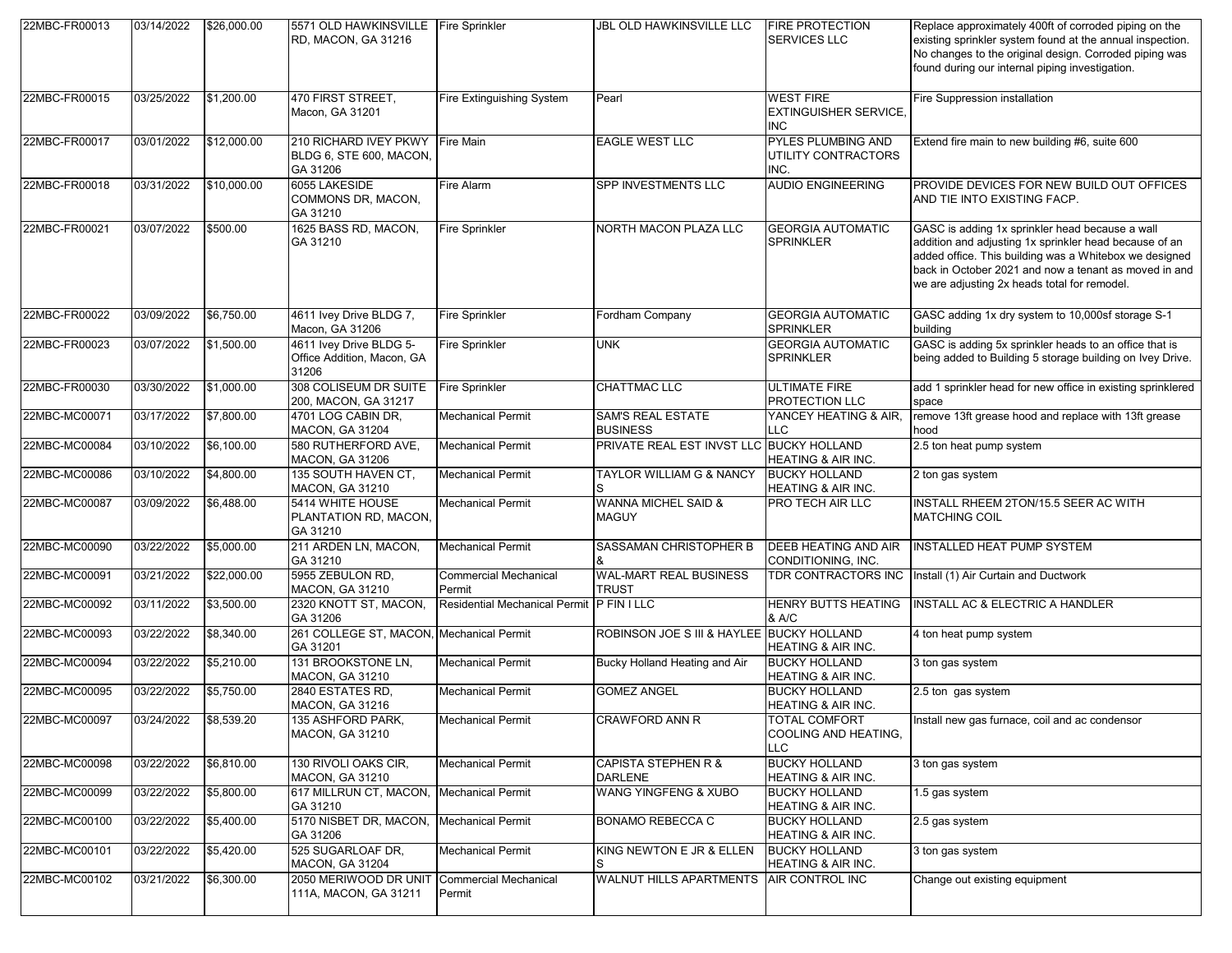| 22MBC-MC00103 | 03/21/2022 | \$6,300.00  | 2050 MERIWOOD DR UNIT<br>111-B. MACON. GA 31211                    | <b>Commercial Mechanical</b><br>Permit | WALNUT HILLS APARTMENTS AIR CONTROL INC  |                                                               | Change out existing equipment                                           |
|---------------|------------|-------------|--------------------------------------------------------------------|----------------------------------------|------------------------------------------|---------------------------------------------------------------|-------------------------------------------------------------------------|
| 22MBC-MC00104 | 03/21/2022 | \$6,300.00  | 2050 MERIWOOD DR UNIT<br>111-C, MACON, GA 31211                    | <b>Commercial Mechanical</b><br>Permit | WALNUT HILLS APARTMENTS AIR CONTROL INC  |                                                               | Change out existing equipment                                           |
| 22MBC-MC00105 | 03/21/2022 | \$6,300.00  | 2050 MERIWOOD DR UNIT<br>111-D, MACON, GA 31211                    | <b>Commercial Mechanical</b><br>Permit | WALNUT HILLS APARTMENTS AIR CONTROL INC  |                                                               | Change out existing equipment                                           |
| 22MBC-MC00106 | 03/21/2022 | \$6,300.00  | 2050 MERIWOOD DR 112-<br>A, MACON, GA 31211                        | <b>Commercial Mechanical</b><br>Permit | WALNUT HILLS APARTMENTS AIR CONTROL INC  |                                                               | Change out existing equipment                                           |
| 22MBC-MC00107 | 03/21/2022 | \$6,300.00  | 2050 MERIWOOD DR UNIT<br>112-C, MACON, GA 31211                    | <b>Commercial Mechanical</b><br>Permit | WALNUT HILLS APARTMENTS AIR CONTROL INC  |                                                               | Change out existing equipment                                           |
| 22MBC-MC00108 | 03/21/2022 | \$6,300.00  | 2050 MERIWOOD DR UNIT<br>112-B, MACON, GA 31211                    | <b>Commercial Mechanical</b><br>Permit | WALNUT HILLS APARTMENTS AIR CONTROL INC  |                                                               | Change out existing equipment                                           |
| 22MBC-MC00109 | 03/21/2022 | \$6,300.00  | 2050 MERIWOOD DR UNIT<br>112-D, MACON, GA 31211                    | <b>Commercial Mechanical</b><br>Permit | WALNUT HILLS APARTMENTS AIR CONTROL INC  |                                                               | Change out existing equipment                                           |
| 22MBC-MC00110 | 03/22/2022 | \$18,900.00 | 1730 KEYSTONE ST,<br><b>MACON, GA 31204</b>                        | Mechanical Permit                      | <b>MACON SUPER SHINE LLC</b>             | <b>BUCKY HOLLAND</b><br><b>HEATING &amp; AIR INC.</b>         | 3 4 ton heat pump systems                                               |
| 22MBC-MC00117 | 03/28/2022 | \$17,142.60 | 5020 HARRISON RD.<br><b>MACON, GA 31206</b>                        | <b>Commercial Mechanical</b><br>Permit | MCDONALD'S CORP                          | <b>METROAIR &amp;</b><br><b>REFRIGERATION</b><br>SERVICE INC. | 7.5 TO PACKAGE UNIT REPLACEMENT (KITCHEN<br>UNIT OVER GRILLS)           |
| 22MBC-MH00001 | 03/09/2022 | \$4,000.00  | 4351 DAVIS RD, MACON,<br>GA 31020                                  | Manufactured / Mobile Home             | <b>HATTAWAY PATRICIA A</b>               |                                                               | MANUFACTURED HOME                                                       |
| 22MBC-PL00031 | 03/10/2022 | \$1,200.00  | 241 NORTHRIDGE DR,<br><b>MACON, GA 31220</b>                       | <b>Plumbing Permit</b>                 | <b>MILTON TROY &amp; HANNAH</b>          | <b>PRO TECH PLUMBING</b>                                      | REPLACE ELECTRIC WATER HEATER                                           |
| 22MBC-PL00040 | 03/15/2022 | \$3,000.00  | 3576 VINEVILLE AVE,<br><b>MACON, GA 31204</b>                      | <b>Plumbing Permit</b>                 | <b>FRESHSTART MACON LLC</b>              | <b>MARLER'S PLUMBING</b><br><b>SERVICES</b>                   | Repair/replace sewer lines and plumbing under office                    |
| 22MBC-PL00042 | 03/17/2022 | \$4,000.00  | 975 GRAY HWY, MACON,<br>GA 31211                                   | <b>Commercial Plumbing Permit</b>      | SOUTHERN HOSPITALITY RE<br><b>LLC</b>    | <b>RICKY HEATH PLUMBING</b>                                   | RUN NEW SEWER LINE FROM BUILDING TO EDGE<br>OF ROAD.                    |
| 22MBC-PL00043 | 03/18/2022 | \$5,074.00  | 2050 MERIWOOD DR<br>Building 109 Unit A,<br><b>MACON, GA 31211</b> | <b>Residential Plumbing Permit</b>     | WALNUT HILLS APARTMENTS MAKE IT HAPPEN   | <b>PLUMBING</b>                                               | replace old plumbing such as: drain line and hot and cold<br>water line |
| 22MBC-PL00044 | 03/18/2022 | \$5,074.00  | 2050 MERIWOOD DR<br>Building 109 Unit C,<br><b>MACON, GA 31211</b> | <b>Plumbing Permit</b>                 | <b>WALNUT HILLS APARTMENTS</b>           | <b>MAKE IT HAPPEN</b><br><b>PLUMBING</b>                      | replace old plumbing such as:drain line and cold water<br>line          |
| 22MBC-PL00045 | 03/18/2022 | \$5,074.00  | 2050 MERIWOOD DR<br>Building 109 Unit D,<br><b>MACON, GA 31211</b> | <b>Plumbing Permit</b>                 | WALNUT HILLS APARTMENTS MAKE IT HAPPEN   | <b>PLUMBING</b>                                               | replace old plumbing such as: drain line and cold water<br>line         |
| 22MBC-PL00046 | 03/18/2022 | \$5,074.00  | 2050 MERIWOOD DR<br>Building 110 Unit A,<br><b>MACON, GA 31211</b> | <b>Residential Plumbing Permit</b>     | <b>WALNUT HILLS APARTMENTS</b>           | <b>MAKE IT HAPPEN</b><br><b>PLUMBING</b>                      | replace old plumbing such as: drain line and cold water<br>line         |
| 22MBC-PL00047 | 03/24/2022 | \$5,074.00  | 2050 MERIWOOD DR<br>Building 110 Unit B,<br><b>MACON, GA 31211</b> | <b>Plumbing Permit</b>                 | WALNUT HILLS APARTMENTS                  | <b>MAKE IT HAPPEN</b><br><b>PLUMBING</b>                      | replace old plumbing such as:drain line and cold water<br>line          |
| 22MBC-PL00048 | 03/24/2022 | \$5,074.00  | 2050 MERIWOOD DR<br>Building 110 Unit C,<br><b>MACON, GA 31211</b> | <b>Plumbing Permit</b>                 | WALNUT HILLS APARTMENTS   MAKE IT HAPPEN | <b>PLUMBING</b>                                               | replace old plumbing such as: drain line and cold water<br>line         |
| 22MBC-PL00049 | 03/24/2022 | \$5,074.00  | 2050 MERIWOOD DR<br>Building 110 Unit D,<br><b>MACON, GA 31211</b> | <b>Plumbing Permit</b>                 | WALNUT HILLS APARTMENTS MAKE IT HAPPEN   | <b>PLUMBING</b>                                               | Replace old plumbing such as: Drain line and cold water<br>line         |
| 22MBC-PL00050 | 03/24/2022 | \$5,074.00  | 2050 MERIWOOD DR<br>Building 111 Unit A,<br><b>MACON, GA 31211</b> | <b>Plumbing Permit</b>                 | WALNUT HILLS APARTMENTS MAKE IT HAPPEN   | <b>PLUMBING</b>                                               | replace old plumbing such as: drain line and cold water<br>line         |
| 22MBC-PL00051 | 03/28/2022 | \$5,074.00  | 2050 MERIWOOD DR<br>Building 111 Unit B,<br><b>MACON, GA 31211</b> | <b>Plumbing Permit</b>                 | WALNUT HILLS APARTMENTS   MAKE IT HAPPEN | <b>PLUMBING</b>                                               | Replace old plumbing: drain line and cold water line                    |
| 22MBC-PL00052 | 03/24/2022 | \$5,074.00  | 2050 MERIWOOD DR<br>Building 111 Unit C,<br>MACON, GA 31211        | <b>Plumbing Permit</b>                 | WALNUT HILLS APARTMENTS MAKE IT HAPPEN   | <b>PLUMBING</b>                                               | Replace old plumbing such as: drrain line and cold water<br>line        |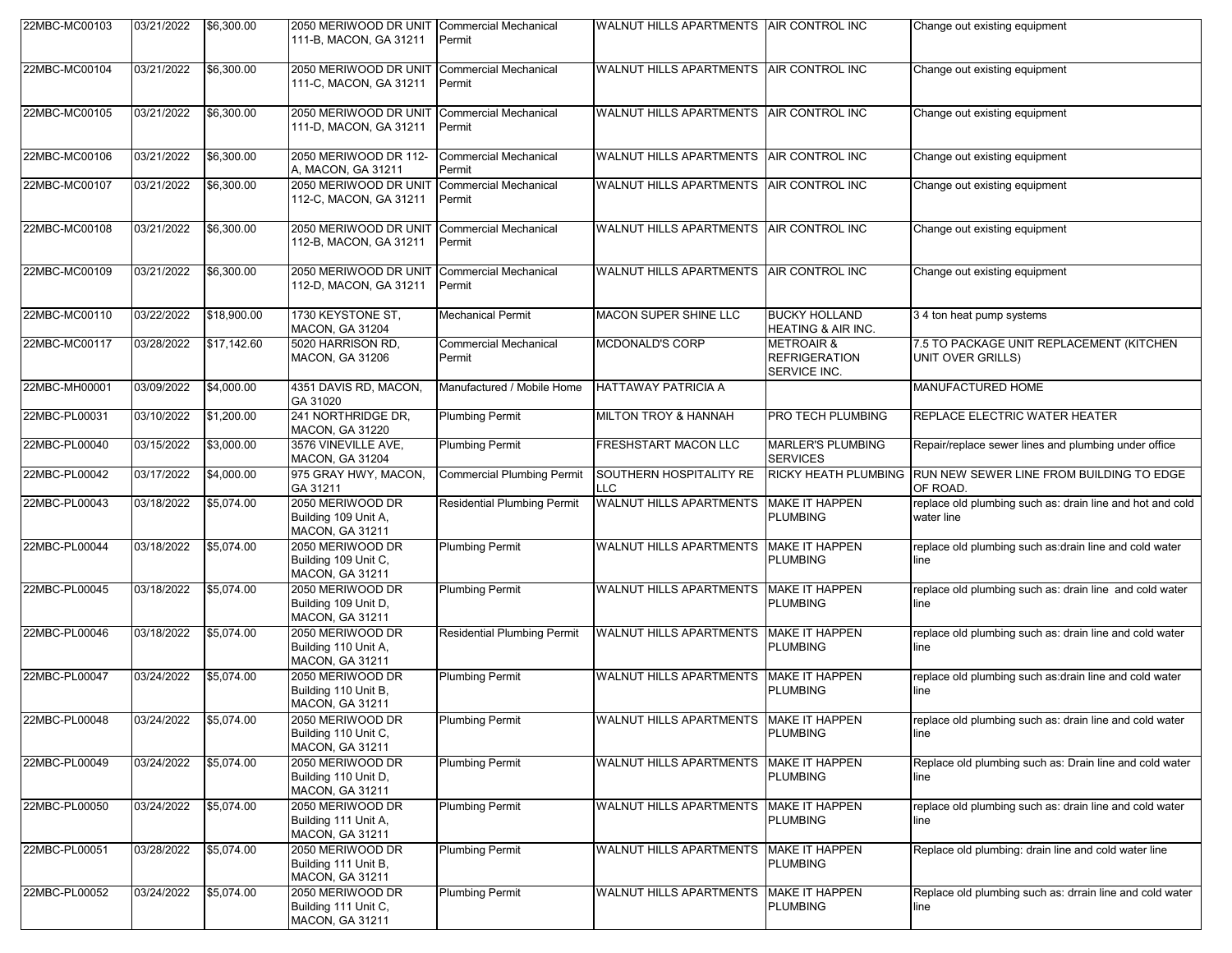| 22MBC-PL00053  | 03/24/2022 | \$5,074.00   | 2050 MERIWOOD DR<br>Building 112 Unit A,<br><b>MACON, GA 31211</b> | <b>Plumbing Permit</b>                             | WALNUT HILLS APARTMENTS                         | <b>MAKE IT HAPPEN</b><br><b>PLUMBING</b>                         | replace old plumbing such as: drain line and cold water<br>line                                                                                                                                                                                                      |
|----------------|------------|--------------|--------------------------------------------------------------------|----------------------------------------------------|-------------------------------------------------|------------------------------------------------------------------|----------------------------------------------------------------------------------------------------------------------------------------------------------------------------------------------------------------------------------------------------------------------|
| 22MBC-PL00054  | 03/24/2022 | \$5,074.00   | 2050 MERIWOOD DR<br>Building 112 Unit B,<br><b>MACON, GA 31211</b> | <b>Plumbing Permit</b>                             | WALNUT HILLS APARTMENTS                         | <b>MAKE IT HAPPEN</b><br><b>PLUMBING</b>                         | replace old plumbing such as: drain line and cold water<br>line                                                                                                                                                                                                      |
| 22MBC-PL00055  | 03/24/2022 | \$5,074.00   | 2050 MERIWOOD DR<br>Building 112 Unit C.<br>MACON, GA 31211        | <b>Plumbing Permit</b>                             | WALNUT HILLS APARTMENTS                         | <b>MAKE IT HAPPEN</b><br><b>PLUMBING</b>                         | replace old plumbing such as: drain line and water line                                                                                                                                                                                                              |
| 22MBC-PL00056  | 03/24/2022 | \$5,074.00   | 2050 MERIWOOD DR<br>Building 112 Unit D,<br><b>MACON, GA 31211</b> | <b>Plumbing Permit</b>                             | WALNUT HILLS APARTMENTS                         | <b>MAKE IT HAPPEN</b><br><b>PLUMBING</b>                         | replace old plumbing such as: drain line and cold water<br>line                                                                                                                                                                                                      |
| 22MBC-PL00057  | 03/24/2022 | \$5,074.00   | 2050 MERIWOOD DR<br>Building 111 Unit D.<br><b>MACON, GA 31211</b> | <b>Plumbing Permit</b>                             | WALNUT HILLS APARTMENTS                         | <b>MAKE IT HAPPEN</b><br><b>PLUMBING</b>                         | replace old plumbing such as: drain line and cold water<br>line                                                                                                                                                                                                      |
| 22MBC-PL00058  | 03/28/2022 | \$8,000.00   | GA 31201                                                           | 195 COLLEGE ST, MACON, Residential Plumbing Permit | <b>VOLUND MANOR LLC</b>                         | <b>TOMMY CHANCEY</b><br>PLUMBING CO                              | ROUGH IN & SET OUT ONE BATH, KITCHEN,<br>WASHING MACHINE & REPLACE SEWER LATERAL.                                                                                                                                                                                    |
| 22MBC-PL00059  | 03/29/2022 | \$1,000.00   | 3565 PIO NONO AVE,<br><b>MACON, GA 31206</b>                       | <b>Commercial Plumbing Permit</b>                  | LEC INVESTMENTS LLC & LMM ROY WILLET PLUMBING   |                                                                  | ADDING SINK FOR FOUNTAIN DRINK DISPENSER                                                                                                                                                                                                                             |
| 22MBC-PL00060  | 03/30/2022 | \$1,000.00   | 3454 TAMPLIN TERR,<br><b>MACON, GA 31206</b>                       | <b>Residential Plumbing Permit</b>                 | <b>WOOTEN RODERICK C</b>                        |                                                                  | REPAIR MAIN SEWER LINE                                                                                                                                                                                                                                               |
| 22MBC-PL00061  | 03/31/2022 | \$5,000.00   | 147 ORANGE ST, MACON,<br>GA 31201                                  | <b>Residential Plumbing Permit</b>                 | LEE SHELTON J-C-DC-JS-C -                       | <b>ROY WILLET PLUMBING</b>                                       | PEX PIPING AND PVC PIPING<br><b>NEW FIXTURES</b>                                                                                                                                                                                                                     |
| 22MBC-PO00006  | 03/21/2022 | \$50,000.00  | 244 PENINSULA AVE,<br><b>MACON, GA 31220</b>                       | Pool - Residential                                 | <b>CALDWELL BUTLER &amp; HAZEL</b>              | <b>MID-STATE POOLS</b>                                           | Swimming pool 18x36                                                                                                                                                                                                                                                  |
| 22MBC-PO00007  | 03/01/2022 | \$40,000.00  | 133 BECCA CT, MACON,<br>GA 31216                                   | Pool - Residential                                 | SULLIVAN HAZEL B & PAMELA                       | <b>IVEY LEAGUE POOLS</b>                                         | Build an inground swimming pool                                                                                                                                                                                                                                      |
| 22MBC-PO00008  | 03/15/2022 | \$30,000.00  | 3861 THE PRADO,<br><b>MACON, GA 31204</b>                          | Pool - Residential                                 | HAYNES SIDNEY D                                 | <b>MID-STATE POOLS</b>                                           | 12x24 swimming pool                                                                                                                                                                                                                                                  |
| 22MBC-RAS00001 | 03/17/2022 | \$750,000.00 | 2600 WEAVER RD,<br><b>MACON, GA 31217</b>                          | Commercial Racking / Store<br>Fixtures             | <b>CUMBERLAND - WESTERN</b><br><b>RES LLC</b>   | CONSTRUCTION<br>UNLIMITED                                        | Forming and pouring concrete, digging and installing<br>conduit, setting containers onto container pad                                                                                                                                                               |
| 22MBC-RBP00055 | 03/03/2022 | \$135,780.00 | 3309 BRIDGEWOOD DR.<br><b>MACON, GA 31216</b>                      | New Single Family Dwelling                         | MOFVII PROPERTY CO LLC                          | LGI HOMES                                                        | Building new single family home                                                                                                                                                                                                                                      |
| 22MBC-RBP00056 | 03/03/2022 | \$155,820.00 | 3305 BRIDGEWOOD DR.<br><b>MACON, GA 31216</b>                      | New Single Family Dwelling                         | MOFVII PROPERTY CO LLC                          | LGI HOMES                                                        | building new single family home                                                                                                                                                                                                                                      |
| 22MBC-RBP00057 | 03/03/2022 | \$185,340.00 | 7013 PINEHURST WAY S.<br>MACON, GA 31216                           | New Single Family Dwelling                         | MOFVII PROPERTY CO LLC                          | LGI HOMES                                                        | building single family home                                                                                                                                                                                                                                          |
| 22MBC-RBP00062 | 03/03/2022 | \$155,820.00 | 7009 PINEHURST WAY S,<br><b>MACON, GA 31216</b>                    | New Single Family Dwelling                         | <b>LGI Homes</b>                                | LGI HOMES                                                        | building single family home                                                                                                                                                                                                                                          |
| 22MBC-RBP00063 | 03/03/2022 | \$185,340.00 | 7005 PINEHURST WAY S,<br><b>MACON, GA 31216</b>                    | New Single Family Dwelling                         | <b>LGI Homes</b>                                | LGI HOMES                                                        | Building single family home                                                                                                                                                                                                                                          |
| 22MBC-RBP00107 | 03/10/2022 | \$180,000.00 | 208 CONNER CT, MACON,<br>GA 31210                                  | New Single Family Dwelling                         | MHC of Ga,LLC                                   | MY HOME BUILDERS LLC                                             | Single Family Residential                                                                                                                                                                                                                                            |
| 22MBC-RBP00108 | 03/10/2022 | \$180,000.00 | 209 CONNER CT, MACON,<br>GA 31210                                  | New Single Family Dwelling                         | MHC of Ga,LLC                                   | MY HOME BUILDERS LLC                                             | <b>Single Family Residential</b>                                                                                                                                                                                                                                     |
| 22MBC-RBP00109 | 03/09/2022 | \$200,000.00 | 246 GREENVIEW TERR.<br>MACON, GA 31220                             | New Single Family Dwelling                         | <b>SERATNAHAEI AHMED &amp;</b><br><b>SHAHIN</b> | <b>GEORGIA</b><br>CONSTRUCTION INC.                              | New Single home detached                                                                                                                                                                                                                                             |
| 22MBC-RBP00110 | 03/01/2022 | \$2,500.00   | 6601 ZEBULON RD,<br><b>MACON, GA 31220</b>                         | <b>Residential Remodel</b>                         | RESCUE MISSION OF MIDDLE<br>GA                  | <b>BHI HOME</b><br><b>IMPROVEMENT/BHI</b><br><b>CONSTRUCTION</b> | Interior work and 2 exterior door units                                                                                                                                                                                                                              |
| 22MBC-RBP00112 | 03/21/2022 | \$44,000.00  | 3270 HAMLIN RD, MACON,<br>GA 31052                                 | New Single Family Dwelling                         | SMITH MELVIN W JR & LYNN                        | PAUL MAST (HOME<br>OWNER)                                        | 1280 sq ft. - New construction post-frame home with<br>concrete pier footings and floating 4" slab. It will have<br>ribbed metal roof and siding, engineered trusses 8' OC<br>with rFoil insulation/vapor barrier-in-one between exterior<br>metal and wood framing. |
| 22MBC-RBP00113 | 03/30/2022 | \$36,437.00  | 176 SUMMER GROVE LN,<br><b>MACON, GA 31206</b>                     | <b>Residential Electrical Permit</b>               | Lucille Mosley                                  | <b>MARC JONES</b><br><b>CONSTRUCTION LLC dba</b><br>SUNPRO SOLAR | 6.080 KW DC ROOF MOUNT<br>SOLAR PV SYSTEM WITH<br>16 LG ELECTRONICS : LG380N1C-A6 380W<br>PV MODULES WITH<br>16 ENPHASE IQ7PLUS-72-2-US<br><b>MICROINVERTERS</b>                                                                                                     |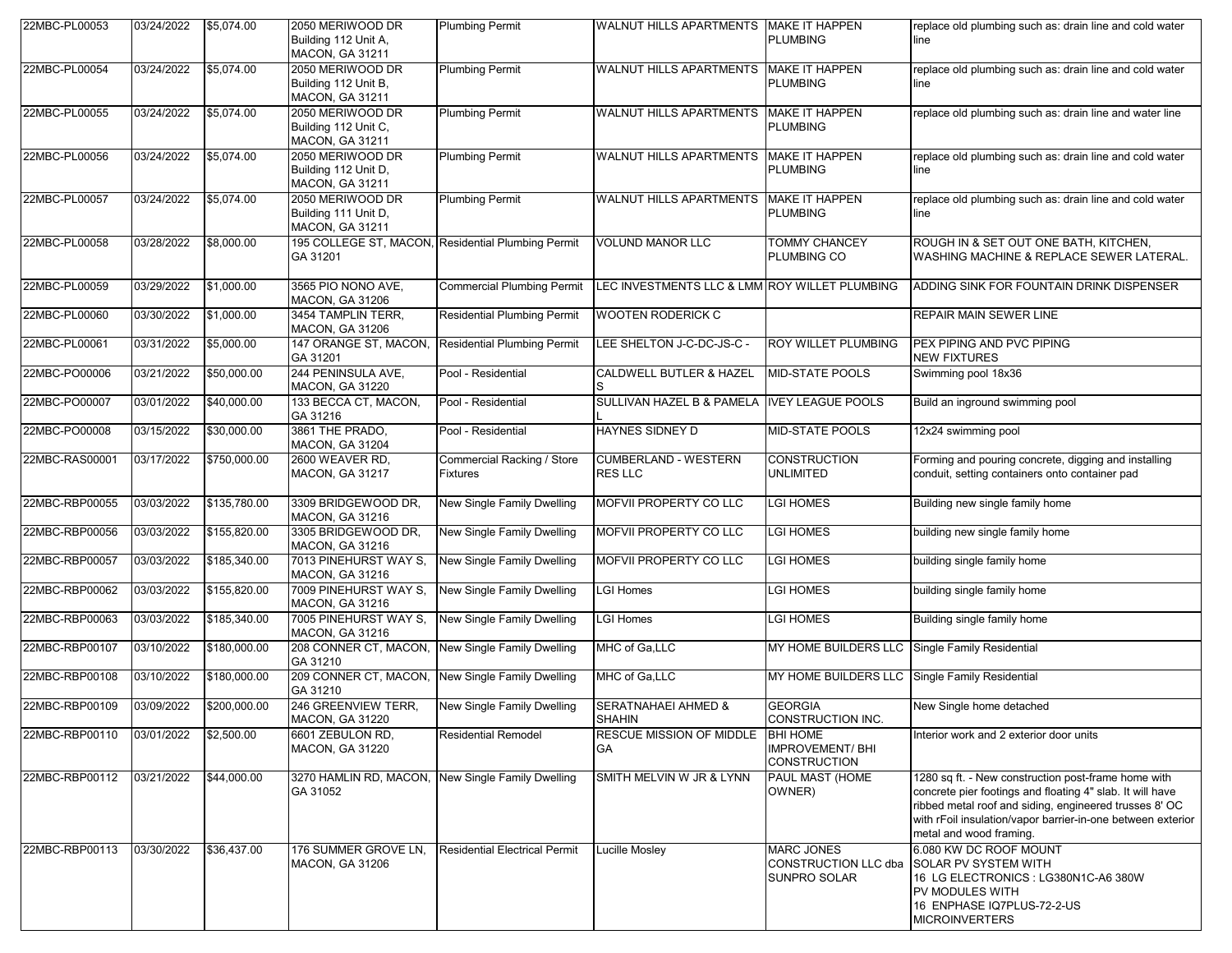| 22MBC-RBP00114 | 03/10/2022 | \$180,000.00 | 122 COURTNEY LEIGH LN, New Single Family Dwelling<br><b>MACON, GA 31210</b> |                                     | MHC of Ga, LLC                     |                                                | MY HOME BUILDERS LLC Single Family Residential, Maplewood Elevation A                                                                                                                                                                                                                                                                                                                                                                                                                                                                                                                                                                                                                                                                                                                                                                                                                    |
|----------------|------------|--------------|-----------------------------------------------------------------------------|-------------------------------------|------------------------------------|------------------------------------------------|------------------------------------------------------------------------------------------------------------------------------------------------------------------------------------------------------------------------------------------------------------------------------------------------------------------------------------------------------------------------------------------------------------------------------------------------------------------------------------------------------------------------------------------------------------------------------------------------------------------------------------------------------------------------------------------------------------------------------------------------------------------------------------------------------------------------------------------------------------------------------------------|
| 22MBC-RBP00115 | 03/10/2022 | \$180,000.00 | 134 COURTNEY LEIGH LN, New Single Family Dwelling<br>MACON, GA 31210        |                                     | MHC of Ga, LLC                     | MY HOME BUILDERS LLC Single Family Residential |                                                                                                                                                                                                                                                                                                                                                                                                                                                                                                                                                                                                                                                                                                                                                                                                                                                                                          |
| 22MBC-RBP00116 | 03/10/2022 | \$180,000.00 | 173 COURTNEY LEIGH LN, New Single Family Dwelling<br><b>MACON, GA 31210</b> |                                     | MHC of Ga, LLC                     |                                                | MY HOME BUILDERS LLC Single Family Residential, Madison Elevation B                                                                                                                                                                                                                                                                                                                                                                                                                                                                                                                                                                                                                                                                                                                                                                                                                      |
| 22MBC-RBP00117 | 03/10/2022 | \$180,000.00 | 145 COURTNEY LEIGH LN, New Single Family Dwelling<br>MACON, GA 31210        |                                     | MHC of Ga, LLC                     | MY HOME BUILDERS LLC Single Family Residential |                                                                                                                                                                                                                                                                                                                                                                                                                                                                                                                                                                                                                                                                                                                                                                                                                                                                                          |
| 22MBC-RBP00118 | 03/09/2022 | \$107,000.00 | 213 RUTLEDGE WAY.<br>MACON, GA 31210                                        | Accessory Building -<br>Residential | <b>HOFSTADTER CARL E JR &amp;</b>  | PREMIER POOLS AND<br><b>SPAS</b>               | 25x36 shotcrete pool (deepest point is 7') with a built in<br>spa. Will be natural gas heated. 1092sqft of concrete<br>decking around pool/spa.                                                                                                                                                                                                                                                                                                                                                                                                                                                                                                                                                                                                                                                                                                                                          |
| 22MBC-RBP00119 | 03/01/2022 | \$401,833.50 | 6401 Britt Road, Macon, GA New Single Family Dwelling<br>31216              |                                     | Leon and Ollena Bennett            | SOUTHLAND HOMES<br>CORPORATION                 | New construction, new single family dwelling.                                                                                                                                                                                                                                                                                                                                                                                                                                                                                                                                                                                                                                                                                                                                                                                                                                            |
| 22MBC-RBP00120 | 03/03/2022 | \$60,000.00  | 3207 MISTY VALLEY DR,<br>MACON, GA 31204                                    | <b>Residential Remodel</b>          | <b>BROCK LEON A III &amp; MARY</b> | THE BROKERY LLC                                | Enclose existing 18' x 20' carport into a mother-in-law's<br>suite with full bath. Replacement windows x 2. Level<br>sloped concrete floor by attaching pressure-treated wood<br>with tap cons, then subfloor. Framing: 2x4 construction on<br>16" centers. Bathroom 6' x 11' with tile shower using<br>Kerdi waterproofing system. 2' x6' closet with bi-fold<br>doors. One half-lite entry door. Change existing entry<br>door into and interior. Plumber: Relocate water heater<br>now in closet off carport to exterior mount natural gas at<br>rear of home, plumb all fixtures, supplies, and drains.<br>HVAC 12,000 BTU split unit. Insulate walls and ceiling.<br>Convert closet off bath (previously water heater closet)<br>into bathroom storage closet. Build cover for sidewalk 6' x<br>15' for family to use back entrance of home rather than<br>former carport entrance. |
| 22MBC-RBP00133 | 03/01/2022 | \$16,000.00  | 2818 JADAN PL, MACON,<br>GA 31206                                           | <b>Residential Remodel</b>          | HARVEY RICHARD E SR                | JIMMY L JOYNER INC                             | UPGRADE ELECTRICAL PLUMBING, HVAC & NEW<br>ROOF.                                                                                                                                                                                                                                                                                                                                                                                                                                                                                                                                                                                                                                                                                                                                                                                                                                         |
| 22MBC-RBP00134 | 03/01/2022 | \$15,500.00  | 832 CENTER ST, MACON,<br>GA 31217                                           | <b>Residential Remodel</b>          | <b>MCDANIEL ROSEMARIE</b>          | JIMMY L JOYNER INC                             | UPGRADE ELECTRICAL PLUMBING, HVAC, NEW<br><b>ROOF &amp; REPAIR WALL.</b>                                                                                                                                                                                                                                                                                                                                                                                                                                                                                                                                                                                                                                                                                                                                                                                                                 |
| 22MBC-RBP00135 | 03/01/2022 | \$12,000.00  | 524 GILES ST, MACON, GA Residential Remodel<br>31201                        |                                     | BROWN ROBERT JR                    | DIVERSIFIED 2004, LLC                          | ELECTRICAL, SHEET ROCK, FLOORING, CABINETS,<br>RESET PLUMBING FIXTURES.                                                                                                                                                                                                                                                                                                                                                                                                                                                                                                                                                                                                                                                                                                                                                                                                                  |
| 22MBC-RBP00136 | 03/01/2022 | \$225,000.00 | 893 INDIAN LAKE TRL,<br>MACON, GA 31220                                     | <b>Residential Remodel</b>          | FINLEY DELVECCHIO & KELLY          | <b>NEXT GENERATION</b><br>SERVICES NGS INC     | REMODEL OF EXISTING RESIDENTIAL DWELLING.<br>NEW CONTRACTOR TAKING OVER PROJECT FOR<br>PREVIOUSLY ISSUED PERMIT 22MBC-RBP00026                                                                                                                                                                                                                                                                                                                                                                                                                                                                                                                                                                                                                                                                                                                                                           |
| 22MBC-RBP00137 | 03/01/2022 | \$20,000.00  | 6350 GOVERNOR<br>MACDONALD DR, MACON,<br>GA 31052                           | <b>Residential Addition</b>         | <b>SIMMONS NEAL &amp; ANDREA</b>   | <b>NEXT GENERATION</b><br>SERVICES NGS INC     | Contractor taking over project to complete the interior<br>remodel and closing in of back porch.<br>Remodeling will be done to the majority of the home,<br>including flooring, bathrooms, kitchen, trim work, and<br>paint. Permit includes 4 trades.                                                                                                                                                                                                                                                                                                                                                                                                                                                                                                                                                                                                                                   |
| 22MBC-RBP00138 | 03/10/2022 | \$180,000.00 | 118 COURTNEY LEIGH LN, New Single Family Dwelling<br><b>MACON, GA 31210</b> |                                     | MHC of Ga, LLC                     | MY HOME BUILDERS LLC                           | Single Family Residential                                                                                                                                                                                                                                                                                                                                                                                                                                                                                                                                                                                                                                                                                                                                                                                                                                                                |
| 22MBC-RBP00139 | 03/01/2022 | \$40,000.00  | 3140 GEORGIA PL,<br><b>MACON, GA 31204</b>                                  | <b>Residential Remodel</b>          | <b>FLOWERS CORNELIUS &amp;</b>     |                                                | <b>REMODEL</b>                                                                                                                                                                                                                                                                                                                                                                                                                                                                                                                                                                                                                                                                                                                                                                                                                                                                           |
| 22MBC-RBP00140 | 03/01/2022 | \$35,000.00  | 204 ASPEN CT, MACON,<br>GA 31216                                            | <b>Residential Addition</b>         | <b>FOWLER HUGH</b>                 |                                                | <b>ACCESSORY BUILDING</b>                                                                                                                                                                                                                                                                                                                                                                                                                                                                                                                                                                                                                                                                                                                                                                                                                                                                |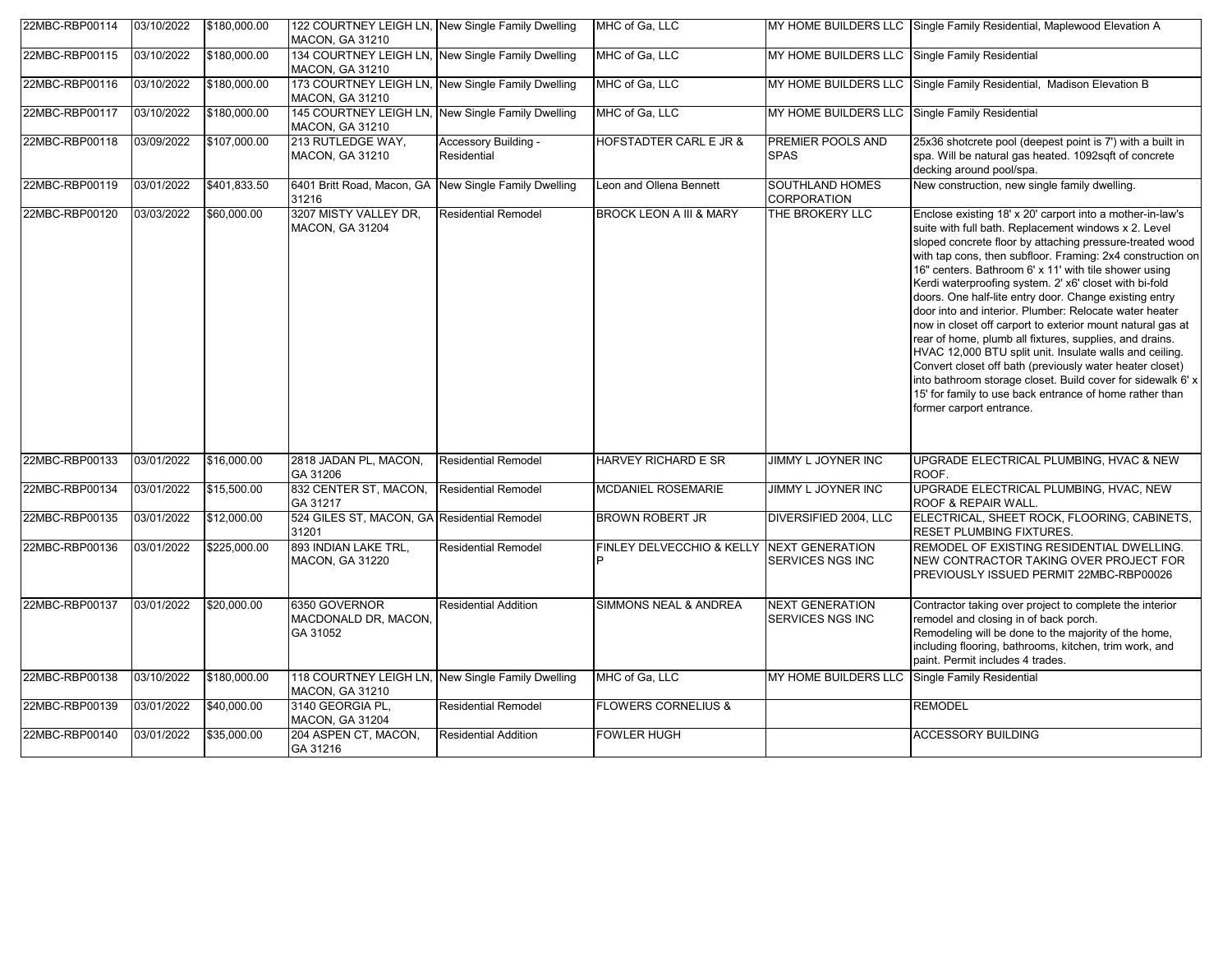| 22MBC-RBP00141 | 03/25/2022 | \$180,000.00 | 1464 CALHOUN ST,<br><b>MACON, GA 31201</b>                      | <b>Residential Remodel</b>          | HISTORIC MACON PROP LLC                           | <b>HISTORIC MACON</b><br><b>REHABS LLC</b>        | Rehabilitation/renovation of single family residential home<br>in the Beall's Hill District. Historic Macon plans to convert<br>this two-story historic property from a two bedroom/one<br>bath to a two bedroom/two-1/2 bathroom. We plan to add<br>a master bathroom and a guest bathroom on the second<br>floor and a 1/2 bathroom under the stairs on the first floor.<br>There will be a laundry area on the first floor below the<br>master bathroom. All windows will be replaced with new<br>energy efficient low-e windows. Historic Wood Siding on<br>the front of the house will be repaired/replaced with<br>similar materials, and the other three sides of the house<br>will have cement siding. The two-story front porch will be<br>repaired and rebuilt retaining historic decorative elements.<br>The back addition will be removed and an open porch will<br>be built to replace it. Landscaping plan will keep existing<br>driveway and front steps and walkway, the lot will be<br>graded to shed water away from the structure, and the<br>lawn will be seeded and covered with straw. |
|----------------|------------|--------------|-----------------------------------------------------------------|-------------------------------------|---------------------------------------------------|---------------------------------------------------|--------------------------------------------------------------------------------------------------------------------------------------------------------------------------------------------------------------------------------------------------------------------------------------------------------------------------------------------------------------------------------------------------------------------------------------------------------------------------------------------------------------------------------------------------------------------------------------------------------------------------------------------------------------------------------------------------------------------------------------------------------------------------------------------------------------------------------------------------------------------------------------------------------------------------------------------------------------------------------------------------------------------------------------------------------------------------------------------------------------|
| 22MBC-RBP00142 | 03/04/2022 | \$60,000.00  | 6500 Bethel Church Road,<br>Lizella, GA 31052                   | Accessory Building -<br>Residential | Joey Prince                                       | <b>JPSHAW</b><br>CONSTRUCTION LLC                 | 40 x 52 Agricultural storage masonry                                                                                                                                                                                                                                                                                                                                                                                                                                                                                                                                                                                                                                                                                                                                                                                                                                                                                                                                                                                                                                                                         |
| 22MBC-RBP00144 | 03/30/2022 | \$140,306.00 | 4001 BRIDGEWOOD WAY,<br>MACON, GA 31216                         | New Single Family Dwelling          | LGI Homes                                         | LGI HOMES                                         | building single family home                                                                                                                                                                                                                                                                                                                                                                                                                                                                                                                                                                                                                                                                                                                                                                                                                                                                                                                                                                                                                                                                                  |
| 22MBC-RBP00145 | 03/30/2022 | \$147,002.00 | 4000 BRIDGEWOOD WAY,<br>MACON, GA 31216                         | New Single Family Dwelling          | <b>LGI Homes</b>                                  | LGI HOMES                                         | building single family home                                                                                                                                                                                                                                                                                                                                                                                                                                                                                                                                                                                                                                                                                                                                                                                                                                                                                                                                                                                                                                                                                  |
| 22MBC-RBP00146 | 03/30/2022 | \$161,014.00 | 3291 BRIDGEWOOD DR,<br>MACON, GA 31216                          | New Single Family Dwelling          | <b>LGI Homes</b>                                  | <b>GI HOMES</b>                                   | building single family home                                                                                                                                                                                                                                                                                                                                                                                                                                                                                                                                                                                                                                                                                                                                                                                                                                                                                                                                                                                                                                                                                  |
| 22MBC-RBP00147 | 03/04/2022 | \$27,000.00  | 142 WINDWOOD DR.<br><b>MACON, GA 31052</b>                      | <b>Residential Addition</b>         | ATKINSON SHANNON R                                |                                                   | <b>ACCESSORY BUILDING</b>                                                                                                                                                                                                                                                                                                                                                                                                                                                                                                                                                                                                                                                                                                                                                                                                                                                                                                                                                                                                                                                                                    |
| 22MBC-RBP00148 | 03/04/2022 | \$23,000.00  | 211 NATCHEZ TRCE,<br><b>MACON, GA 31216</b>                     | Accessory Building -<br>Residential | <b>BURCH MATTHEW EDWARD &amp;</b><br><b>LISA</b>  |                                                   | CONSTRUCTION OF A NEW 16x24 ACCESSORY<br><b>BUILDING.</b>                                                                                                                                                                                                                                                                                                                                                                                                                                                                                                                                                                                                                                                                                                                                                                                                                                                                                                                                                                                                                                                    |
| 22MBC-RBP00149 | 03/30/2022 | \$191,518.00 | 7008 PINEHURST WAY N,<br><b>MACON, GA 31216</b>                 | New Single Family Dwelling          | <b>LGI Homes</b>                                  | LGI HOMES                                         | building single family home                                                                                                                                                                                                                                                                                                                                                                                                                                                                                                                                                                                                                                                                                                                                                                                                                                                                                                                                                                                                                                                                                  |
| 22MBC-RBP00150 | 03/30/2022 | \$161,014.00 | 7000 PINEHURST WAY N,<br><b>MACON, GA 31216</b>                 | New Single Family Dwelling          | LGI Homes                                         | GI HOMES                                          | building single family home                                                                                                                                                                                                                                                                                                                                                                                                                                                                                                                                                                                                                                                                                                                                                                                                                                                                                                                                                                                                                                                                                  |
| 22MBC-RBP00151 | 03/30/2022 | \$170,872.00 | 3529 BRIDGEWOOD DR.<br><b>MACON, GA 31216</b>                   | New Single Family Dwelling          | LGI Homes                                         | GI HOMES                                          | building single family home                                                                                                                                                                                                                                                                                                                                                                                                                                                                                                                                                                                                                                                                                                                                                                                                                                                                                                                                                                                                                                                                                  |
| 22MBC-RBP00152 | 03/30/2022 | \$161,014.00 | 3533 BRIDGEWOOD DR.<br>MACON, GA 31216                          | New Single Family Dwelling          | <b>LGI Homes</b>                                  | <b>CI HOMES</b>                                   | building single family dwelling                                                                                                                                                                                                                                                                                                                                                                                                                                                                                                                                                                                                                                                                                                                                                                                                                                                                                                                                                                                                                                                                              |
| 22MBC-RBP00153 | 03/30/2022 | \$191,518.00 | 6001 ARGYLE LOOP,<br>MACON, GA 31216                            | New Single Family Dwelling          | <b>LGI Homes</b>                                  | <b>GI HOMES</b>                                   | building single family home                                                                                                                                                                                                                                                                                                                                                                                                                                                                                                                                                                                                                                                                                                                                                                                                                                                                                                                                                                                                                                                                                  |
| 22MBC-RBP00154 | 03/30/2022 | \$161,014.00 | 6005 ARGYLE LOOP,<br>MACON, GA 31216                            | New Single Family Dwelling          | <b>LGI Homes</b>                                  | LGI HOMES                                         | building single family home                                                                                                                                                                                                                                                                                                                                                                                                                                                                                                                                                                                                                                                                                                                                                                                                                                                                                                                                                                                                                                                                                  |
| 22MBC-RBP00155 | 03/30/2022 | \$140,306.00 | 6009 ARGYLE LOOP,<br>MACON, GA 31216                            | New Single Family Dwelling          | <b>LGI Homes</b>                                  | LGI HOMES                                         | building new single family home                                                                                                                                                                                                                                                                                                                                                                                                                                                                                                                                                                                                                                                                                                                                                                                                                                                                                                                                                                                                                                                                              |
| 22MBC-RBP00156 | 03/30/2022 | \$161.014.00 | 6013 ARGYLE LOOP,<br>MACON, GA 31216                            | New Single Family Dwelling          | LGI Homes                                         | <b>GI HOMES</b>                                   | building single family home                                                                                                                                                                                                                                                                                                                                                                                                                                                                                                                                                                                                                                                                                                                                                                                                                                                                                                                                                                                                                                                                                  |
| 22MBC-RBP00157 | 03/30/2022 | \$191,518.00 | 6016 ARGYLE LOOP,<br>MACON, GA 31216                            | New Single Family Dwelling          | <b>LGI Homes</b>                                  | <b>CI HOMES</b>                                   | building single family home                                                                                                                                                                                                                                                                                                                                                                                                                                                                                                                                                                                                                                                                                                                                                                                                                                                                                                                                                                                                                                                                                  |
| 22MBC-RBP00158 | 03/15/2022 | \$21,435.00  | 101 CLEARWATER<br>PLANTATION DR, MACON, Residential<br>GA 31210 | Accessory Building -                | Mathew Stevenson                                  | ARCHADECK OF<br>CENTRAL GEORGIA                   | building a pavilion on an existing patio                                                                                                                                                                                                                                                                                                                                                                                                                                                                                                                                                                                                                                                                                                                                                                                                                                                                                                                                                                                                                                                                     |
| 22MBC-RBP00159 | 03/10/2022 | \$180,000.00 | 205 CONNER CT, MACON,<br>GA 31210                               | New Single Family Dwelling          | THREE OAKS CONSTRUCTION MY HOME BUILDERS LLC<br>& |                                                   | Single Family Residential                                                                                                                                                                                                                                                                                                                                                                                                                                                                                                                                                                                                                                                                                                                                                                                                                                                                                                                                                                                                                                                                                    |
| 22MBC-RBP00160 | 03/10/2022 | \$180,000.00 | 213 CONNER CT, MACON,<br>GA 31210                               | New Single Family Dwelling          | MHC of Ga,LLC                                     | MY HOME BUILDERS LLC Single Family Residential    |                                                                                                                                                                                                                                                                                                                                                                                                                                                                                                                                                                                                                                                                                                                                                                                                                                                                                                                                                                                                                                                                                                              |
| 22MBC-RBP00161 | 03/10/2022 | \$180,000.00 | 204 CONNER CT, MACON,<br>GA 31210                               | New Single Family Dwelling          | MHC of Ga, LLC                                    | MY HOME BUILDERS LLC                              | Single Family Residential                                                                                                                                                                                                                                                                                                                                                                                                                                                                                                                                                                                                                                                                                                                                                                                                                                                                                                                                                                                                                                                                                    |
| 22MBC-RBP00162 | 03/08/2022 | \$30,000.00  | 3756 OVERLOOK AVE,<br>MACON, GA 31204                           | <b>Residential Addition</b>         | JONES MALLORY III                                 | PERRY ROGERS<br><b>GENERAL</b><br>CONTRACTORS INC | PORCH ADDITION                                                                                                                                                                                                                                                                                                                                                                                                                                                                                                                                                                                                                                                                                                                                                                                                                                                                                                                                                                                                                                                                                               |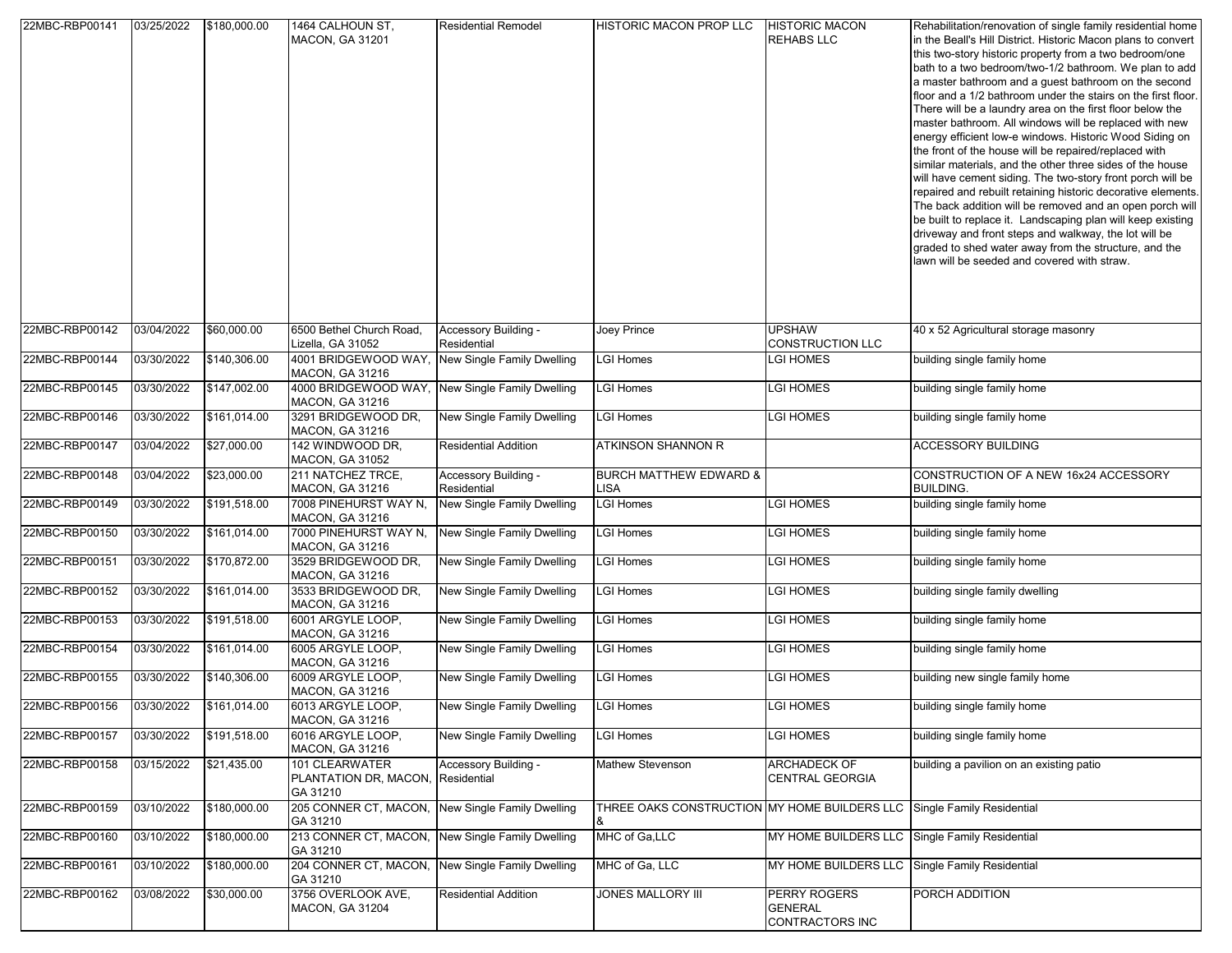| 22MBC-RBP00163 | 03/25/2022              | \$25,000.00  | 1757 SECOND AVE,<br><b>MACON, GA 31201</b>                                  | <b>Residential Remodel</b>          | Javon Braddy & Cheray Braddy                                               | <b>INTEGRITY</b><br><b>CONTRACTORS LLC</b>         | Roof, rebuild front/back porch, MEP upgrade, replace<br>siding, interior cosmetic remodel.                                                                                     |
|----------------|-------------------------|--------------|-----------------------------------------------------------------------------|-------------------------------------|----------------------------------------------------------------------------|----------------------------------------------------|--------------------------------------------------------------------------------------------------------------------------------------------------------------------------------|
| 22MBC-RBP00164 | 03/10/2022              | \$15,000.00  | 1144 COLUMBUS ST.<br>MACON, GA 31201                                        | <b>Residential Remodel</b>          | AMAYA BRAYAN & SARAHI                                                      |                                                    | REMODELING INTERIOR: NEW DRYWALL, FRAMING,<br>NEW HVAC SYSTEM, ELECTRICAL WIRING                                                                                               |
| 22MBC-RBP00165 | 03/11/2022              | \$54,000.00  | 745 WIMBISH RD, MACON, Residential Addition<br>GA 31204                     |                                     | PAGE SCOTT M & ADRIEN S                                                    | <b>GOLDSTONE GENERAL</b><br>CONTRACTOR, INC.       | <b>READ BUILDING ADDITION</b>                                                                                                                                                  |
| 22MBC-RBP00166 | 03/11/2022              | \$12,000.00  | 536 MORELAND AVE,<br><b>MACON, GA 31206</b>                                 | <b>Residential Remodel</b>          | <b>THOMAS KIMBERLY LYNN</b>                                                | <b>GOLDSTONE GENERAL</b><br>CONTRACTOR, INC.       | REPLACING ROTTEN WOOD, NEW PLUMBING, NEW<br>ELECETRICAL WIRING.                                                                                                                |
| 22MBC-RBP00167 | 03/14/2022              | \$16,000.00  | 3331 SOUTH LIZELLA RD,<br>MACON, GA 31052                                   | Accessory Building -<br>Residential | PINSON TIMOTHY E                                                           |                                                    | CONSTRUCTION OF AN ACCESSORY BUILDING AT<br>AN EXISTING RESIDENTIAL DWELLING                                                                                                   |
| 22MBC-RBP00168 | 03/14/2022              | \$216,500.00 | 1217 JOHNSON RD,<br><b>MACON, GA 31220</b>                                  | <b>New Single Family Dwelling</b>   | RONALD S LINVILLE JR &                                                     |                                                    | <b>NEW SINGLE FAMILY DWELLING</b>                                                                                                                                              |
| 22MBC-RBP00169 | 03/15/2022              | \$106,000.00 | 5462 BANKSTON LAKE RD, New Single Family Dwelling<br><b>MACON, GA 31216</b> |                                     | <b>DOSTER CURTIS &amp; MELANIE</b>                                         | RHINE CONSTRUCTION<br>LLC                          | New home construction                                                                                                                                                          |
| 22MBC-RBP00170 | 03/14/2022              | \$13,000.00  | 1136 SOUTH<br><b>CONFEDERATE DR.</b><br>MACON, GA 31220                     | <b>Residential Addition</b>         | <b>DOUGLAS E SAWYER</b>                                                    |                                                    | ACCESSORY BUILDING                                                                                                                                                             |
| 22MBC-RBP00171 | 03/14/2022              | \$15,000.00  | 2426 SECOND ST,<br>MACON, GA 31206                                          | <b>Residential Remodel</b>          | STEWART VINCENT A                                                          |                                                    | RESIDENTIAL REMODEL:DRYWALL, HARD WOOD<br>FLOORS, NEW TUB                                                                                                                      |
| 22MBC-RBP00172 | 03/15/2022              | \$3,500.00   | 1126 ALMA DR, MACON,<br>GA 31216                                            | <b>Residential Addition</b>         | <b>DOLLAR SIMON K</b>                                                      |                                                    | <b>ADDITION TO SFD</b>                                                                                                                                                         |
| 22MBC-RBP00173 | 03/16/2022              | \$70,000.00  | 5041 HARMON DR,<br><b>MACON, GA 31052</b>                                   | <b>Residential Remodel</b>          | <b>HARDEN LATONYA</b>                                                      | <b>MOYE &amp; ASSOCIATES</b>                       | <b>RESIDENTIAL REMODELING</b>                                                                                                                                                  |
| 22MBC-RBP00174 | 03/16/2022              | \$189,270.00 | 9275 HOPEWELL RD,<br><b>MACON, GA 31052</b>                                 | New Single Family Dwelling          | MOORE WALLACE M                                                            | C. PERGERSON<br><b>CONSTRUCTION, LLC</b>           | <b>NEW SINGLE FAMILY DWELLING</b>                                                                                                                                              |
| 22MBC-RBP00175 | 03/18/2022              | \$450,000.00 | 7295 MOSELEY DIXON RD, New Single Family Dwelling<br><b>MACON, GA 31220</b> |                                     | <b>KAREN CROWLEY</b>                                                       |                                                    | NEW SINGLE FAMILY DWELLING                                                                                                                                                     |
| 22MBC-RBP00176 | 03/18/2022              | \$50,000.00  | 5435 RIVERSIDE DR.<br>MACON, GA 31210                                       | <b>Residential Remodel</b>          | <b>COOK TIMOTHY MICHAEL</b><br><b>ESTATE</b>                               |                                                    | REMODEL OF EXISTING ACCESSORY STRUCTURE.<br>INSTALLATION OF ALL NEW PLUMBING,<br>MECHANICAL AND ELECTRICAL. 3 TRADES<br>INCLUDED.                                              |
| 22MBC-RBP00177 | 03/21/2022              | \$398,000.00 | 207 OBERON PL S,<br><b>MACON, GA 31210</b>                                  | New Single Family Dwelling          | DOUBLE EAGLE ASSOC LLC                                                     | <b>BALDWIN BROOKE DBA</b><br>CASTEEL TRUCKING, LLC | <b>NEW SINGLE FAMILY DWELLING</b>                                                                                                                                              |
| 22MBC-RBP00178 | 03/22/2022              | \$20,000.00  | 2322 KENSINGTON RD,<br><b>MACON, GA 31211</b>                               | <b>Residential Remodel</b>          | <b>BRAZEIL JEROME</b>                                                      |                                                    | RENOVATION OF EXISTING RESIDENTIAL<br>DWELLING DAMAGED BY FIRE. REPAIRS WILL<br>INCLUDE ROOF.                                                                                  |
| 22MBC-RBP00179 | 03/23/2022              | \$10,000.00  | 3650 MCKENZIE DR.<br><b>MACON, GA 31204</b>                                 | <b>Residential Remodel</b>          | <b>BROOKS POWERS JUDI A</b>                                                |                                                    | REPAIR ROOFING, ELECRICAL REWIRE, NEW<br>OUTLETS, SEWER, LAUNDRY ROOM, REPLACE<br>UNIT.                                                                                        |
| 22MBC-RBP00180 | 03/23/2022              | \$1,500.00   | 3669 LINDSEY DR,<br>MACON, GA 31206                                         | <b>Residential Remodel</b>          | <b>OLIVER ALTON SR</b>                                                     | <b>DUGGER</b><br><b>CONSTRUCTION</b>               | ADD BATHROOM INSIDE OF ROOM IN AN EXISTING<br>RESIDENTIAL DWELLING                                                                                                             |
| 22MBC-RBP00181 | 03/24/2022              | \$35,000.00  | 2482 MCDONALD AVE,<br><b>MACON, GA 31204</b>                                | <b>Residential Remodel</b>          | MICHAEL BAKER JR. (HOME<br>OWNER)                                          |                                                    | LAUNDRY ROOM ADDED, RENEW CABINETS,<br>DINING AND KITCHEN AREA COMBINED,<br>REFURBISHED HARDWOOD FLOORS, INSTALLING<br>LIGHTS, PAINTING, CHANGE OUT FLOOR TILE IN<br>BATHROOM. |
| 22MBC-RBP00182 | $03/25/2022$ \$3,000.00 |              | 3862 RIGGINS MILL RD,<br><b>MACON, GA 31217</b>                             | Residential Remodel                 | <b>CLARK MICHAEL P</b>                                                     |                                                    | TEAR OUR FIRE DAMAGE TO STRUCTURE, REPAIR<br>ELECTRIC, PLUMBING, HVAC STRUCTURE TO ITS<br>ORIGINAL STATUS. OUTSIDE WORK ONLY TO<br>ROOF, AND PAINT EXTERIOR.                   |
| 22MBC-RBP00183 | 03/28/2022              | \$20,000.00  | 195 COLLEGE ST, MACON, Residential Remodel<br>GA 31201                      |                                     | <b>VOLUND MANOR LLC</b>                                                    | <b>IRONSTONE</b><br>CONSTRUCTION, INC              | Remodel of the carriage house upstairs apartment unit                                                                                                                          |
| 22MBC-RBP00184 | 03/29/2022              | \$15,000.00  | 154 LAMAR ST, MACON,<br>GA 31204                                            | <b>Residential Remodel</b>          | <b>Braddy Family Holdings LLLP</b><br><b>Ellsberry Realty Partners LLC</b> | <b>INTEGRITY</b><br><b>CONTRACTORS LLC</b>         | General aesthetic improvement renovation. Roof,<br>windows/doors, M.E.P., GWB, Flooring, Millwork.                                                                             |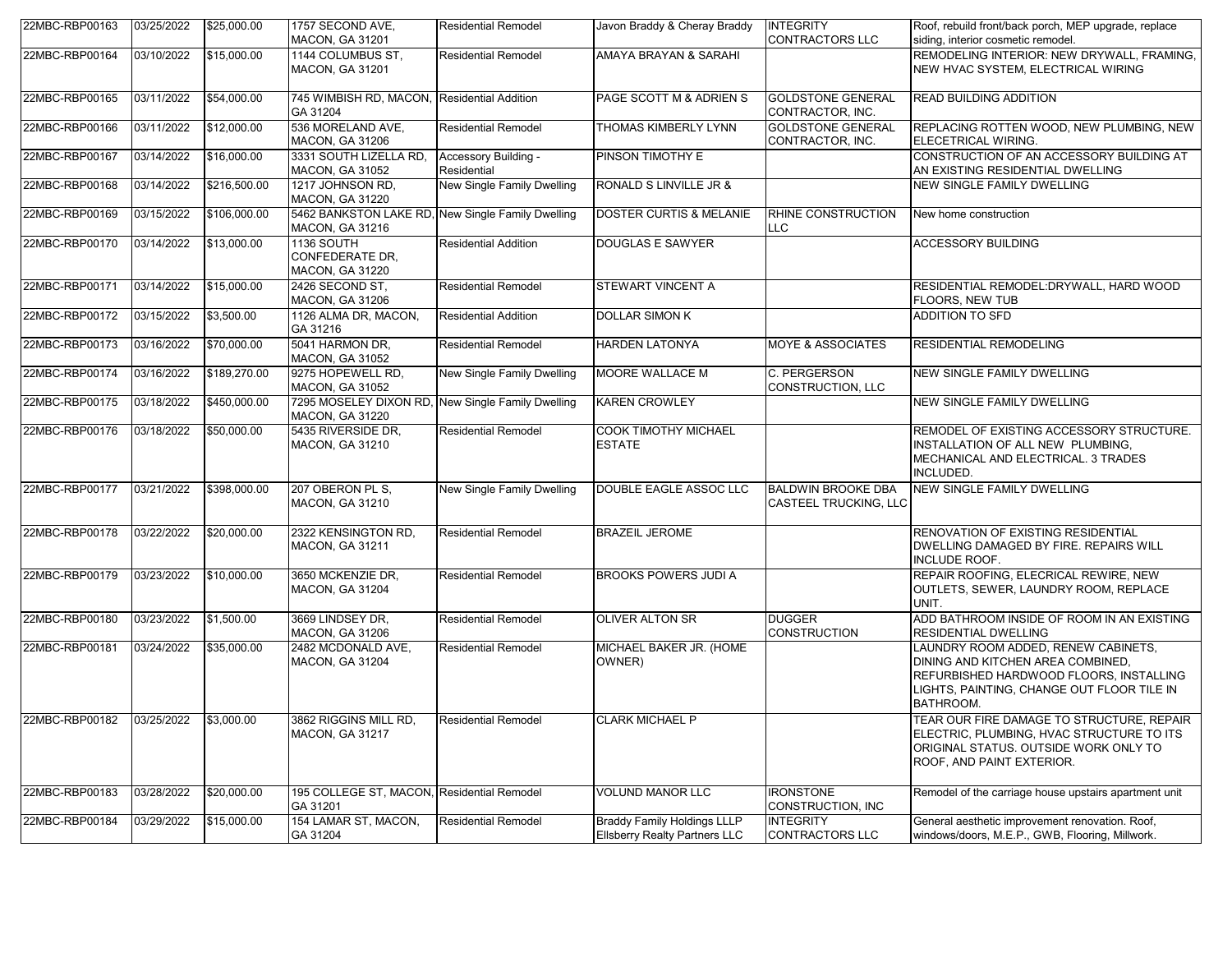| 22MBC-RBP00185 | 03/28/2022          | \$35,000.00  | 147 ORANGE ST, MACON, Residential Remodel<br>GA 31201     |                                     | LEE SHELTON J-C-DC-JS-C -                         | <b>FIELDSTONE GENERAL</b><br>CONTRACTORS, LLC            | Renovations and Repairs to existing 1-story SINGLE<br>FAMILY DWELLING Wood/shingle structure. Entire<br>house will be renovated with full electrical rewired<br>receptacles and breaker box, new Hvac system with new<br>vents and ducts, upgrade all plumbing lines and sewer<br>lines added, insulation thru- out house then drywall. we<br>are requesting electrical, hvac, plumbing, insulation and<br>drywall to permit at this address. |
|----------------|---------------------|--------------|-----------------------------------------------------------|-------------------------------------|---------------------------------------------------|----------------------------------------------------------|-----------------------------------------------------------------------------------------------------------------------------------------------------------------------------------------------------------------------------------------------------------------------------------------------------------------------------------------------------------------------------------------------------------------------------------------------|
| 22MBC-RBP00186 | 03/29/2022          | \$210,000.00 | 180 RIDGE CIR, MACON,<br>GA 31216                         | New Single Family Dwelling          | <b>TIMBER RIDGE</b><br>DEVELOPMENT CO             | DIVERSIFIED 2004, LLC                                    | CONSTRUCTION OF NEW SINGLE FAMILY<br><b>DWELLING</b><br>PERMIT INCLUDES 4 TRADES                                                                                                                                                                                                                                                                                                                                                              |
| 22MBC-RBP00187 | 03/30/2022          | \$450,000.00 | 8007 LWR THOMASTON<br>RD, MACON, GA 31220                 | New Single Family Dwelling          | <b>BALDWIN BROOKE LLC</b>                         | <b>BALDWIN BROOKE LLC</b>                                | CONSTRUCTION OF NEW SINGLE-FAMILY<br><b>DWELLING</b><br>PERMIT INCLUDES 4 TRADES                                                                                                                                                                                                                                                                                                                                                              |
| 22MBC-RBP00188 | 03/31/2022          | \$58,680.00  | 2654 STANISLAUS CIR,<br><b>MACON, GA 31204</b>            | <b>Residential Addition</b>         | <b>ROGER &amp; JANICE MCLEOD</b>                  |                                                          | REAR BUILDING ADDITION.                                                                                                                                                                                                                                                                                                                                                                                                                       |
| 22MBC-RBP00189 | 03/31/2022          | \$10,000.00  | 2499 GREENLEAF DR,<br><b>MACON, GA 31206</b>              | <b>Residential Addition</b>         | <b>MADDOX CARLA S</b>                             |                                                          | REAR ADDITION TO EXISTING SFD (KITCHEN,<br>PORCH, BATHROOM).<br>FRAMING, PAINTING, SHEETROCK, ELECTRICAL<br>REWIRE, PLUMBING, ROOFING.                                                                                                                                                                                                                                                                                                        |
| 22MBC-RBP00190 | 03/31/2022          | \$12,000.00  | 6336 COTTONWOOD CIR,<br>MACON, GA 31052                   | Accessory Building -<br>Residential | <b>WALKER CHARLES W SR</b>                        |                                                          | FOUNDATION ONLY PERMIT FOR RESIDENTIAL<br>ACCESSORY BUILDING                                                                                                                                                                                                                                                                                                                                                                                  |
| 22MBC-RDK00001 | 03/08/2022          | \$25,000.00  | 105 CARRICK WAY,<br><b>MACON, GA 31210</b>                | Deck - Residential                  | RAULS WESLEY M & ALICE<br><b>CLARE</b>            | <b>PERRY ROGERS</b><br><b>GENERAL</b><br>CONTRACTORS INC | REPAIR REAR DECK                                                                                                                                                                                                                                                                                                                                                                                                                              |
| 22MBC-RDK00002 | 03/22/2022          | \$17,529.00  | 103 DORCHESTER CT,<br><b>MACON, GA 31220</b>              | Deck - Residential                  | PENNDORF MARGO A &<br><b>JAMES B</b>              |                                                          | REAR DECK ADDITION/EXPANSION TO EXISTING<br>RESIDENTIAL DWELLING.                                                                                                                                                                                                                                                                                                                                                                             |
| 22MBC-RDK00003 | 03/25/2022          | \$18,370.00  | 225 RIVERBEND TRL,<br><b>MACON, GA 31211</b>              | Deck - Residential                  | MADDOX LETHA RENEE C                              | <b>ARCHADECK OF</b><br><b>CENTRAL GEORGIA</b>            | REPLACING A DECK                                                                                                                                                                                                                                                                                                                                                                                                                              |
| 22MBC-RLV00002 | 03/30/2022          | \$600.00     | 3370 BRIDGEWOOD DR,<br>MACON, GA 31216                    | Low Voltage Residential             | MOFVII PROPERTY CO LLC                            | <b>ADT SECURITY</b><br><b>SERVICES</b>                   | <b>BA Alarm</b>                                                                                                                                                                                                                                                                                                                                                                                                                               |
| 22MBC-RLV00087 | 03/01/2022          | \$600.00     | 1900 Wesleyan Drive<br>Apartment 2704, Macon, GA<br>31210 | Low Voltage Residential             | Meenaz Dinani                                     | ADT SECURITY<br><b>SERVICES</b>                          | <b>BA Alarm</b>                                                                                                                                                                                                                                                                                                                                                                                                                               |
| 22MBC-RLV00088 | 03/01/2022          | \$600.00     | 5056 Wellington Drive,<br>Macon, GA 31210                 | Low Voltage Residential             | Amanda Varghese                                   | <b>ADT SECURITY</b><br><b>SERVICES</b>                   | <b>BA Alarm</b>                                                                                                                                                                                                                                                                                                                                                                                                                               |
| 22MBC-RLV00091 | 03/01/2022          | \$600.00     | 1958 MALLORY DR,<br><b>MACON, GA 31201</b>                | Low Voltage Residential             | <b>WYNES VIVIAN R</b>                             | ADT SECURITY<br><b>SERVICES</b>                          | <b>BA Alarm</b>                                                                                                                                                                                                                                                                                                                                                                                                                               |
| 22MBC-RLV00092 | 03/01/2022          | \$600.00     | 213 AMALIE DR, MACON,<br>GA 31220                         | Low Voltage Residential             | DAVIS SYLVIA G                                    | <b>ADT SECURITY</b><br><b>SERVICES</b>                   | <b>BA Alarm</b>                                                                                                                                                                                                                                                                                                                                                                                                                               |
| 22MBC-RLV00106 | 03/15/2022          | \$600.00     | 135 LAKE RIDGE DR,<br><b>MACON, GA 31220</b>              | Low Voltage Residential             | <b>MILLIKEN THOMAS E &amp;</b><br><b>CONNIE N</b> | <b>ADT SECURITY</b><br><b>SERVICES</b>                   | <b>BA Alarm</b>                                                                                                                                                                                                                                                                                                                                                                                                                               |
| 22MBC-RLV00107 | 03/15/2022          | \$600.00     | 6350 GOVERNOR<br>MACDONALD DR, MACON,<br>GA 31052         | Low Voltage Residential             | SIMMONS NEAL & ANDREA                             | <b>ADT SECURITY</b><br><b>SERVICES</b>                   | <b>BA Alarm</b>                                                                                                                                                                                                                                                                                                                                                                                                                               |
| 22MBC-RLV00108 | 03/15/2022          | \$600.00     | 118 WENDY CT, MACON,<br>GA 31216                          | Low Voltage Residential             | GILREATH WILLIAM D - NENA                         | <b>ADT SECURITY</b><br><b>SERVICES</b>                   | <b>BA</b> Alarm                                                                                                                                                                                                                                                                                                                                                                                                                               |
| 22MBC-RLV00109 | 03/15/2022 \$600.00 |              | 853 NORTH AVE, MACON, Low Voltage Residential<br>GA 31211 |                                     | 853 NORTH GROUP LLC                               | <b>ADT SECURITY</b><br><b>SERVICES</b>                   | <b>BA Alarm</b>                                                                                                                                                                                                                                                                                                                                                                                                                               |
| 22MBC-RLV00110 | 03/15/2022          | \$600.00     | 847 PARKVIEW DR,<br>MACON, GA 31211                       | Low Voltage Residential             | DAVIS BRYCELYN S                                  | <b>ADT SECURITY</b><br><b>SERVICES</b>                   | <b>BA Alarm</b>                                                                                                                                                                                                                                                                                                                                                                                                                               |
| 22MBC-RLV00112 | 03/17/2022          | \$600.00     | 3208 BRIDGEWOOD DR,<br>MACON, GA 31216                    | Low Voltage Residential             | MOFVII PROPERTY CO LLC                            | ADT SECURITY<br><b>SERVICES</b>                          | <b>BA Alarm</b>                                                                                                                                                                                                                                                                                                                                                                                                                               |
| 22MBC-RLV00113 | 03/17/2022          | \$600.00     | 205 CASTLEGATE RD,<br>MACON, GA 31210                     | Low Voltage Residential             | ALDRIDGE J PRESTON JR &                           | ADT SECURITY<br><b>SERVICES</b>                          | <b>BA Alarm</b>                                                                                                                                                                                                                                                                                                                                                                                                                               |
| 22MBC-RLV00114 | 03/17/2022          | \$600.00     | 153 MCCLAIN CIR,<br>MACON, GA 31216                       | Low Voltage Residential             | SINGLETON CURTIS SR &<br><b>ETHEL</b>             | ADT SECURITY<br><b>SERVICES</b>                          | <b>BA Alarm</b>                                                                                                                                                                                                                                                                                                                                                                                                                               |
| 22MBC-RLV00115 | 03/17/2022          | \$600.00     | 2091 UPPER RIVER RD.<br><b>MACON, GA 31211</b>            | Low Voltage Residential             | SUMNER T DARYL & SHERRIE<br>D                     | <b>ADT SECURITY</b><br><b>SERVICES</b>                   | <b>BA Alarm</b>                                                                                                                                                                                                                                                                                                                                                                                                                               |
| 22MBC-RLV00116 | 03/18/2022          | \$600.00     | 878 DOGWOOD CIR,<br>MACON, GA 31210                       | Low Voltage Residential             | MICHAEL JAMES D-JULIE K                           | <b>ADT SECURITY</b><br><b>SERVICES</b>                   | <b>BA Alarm</b>                                                                                                                                                                                                                                                                                                                                                                                                                               |